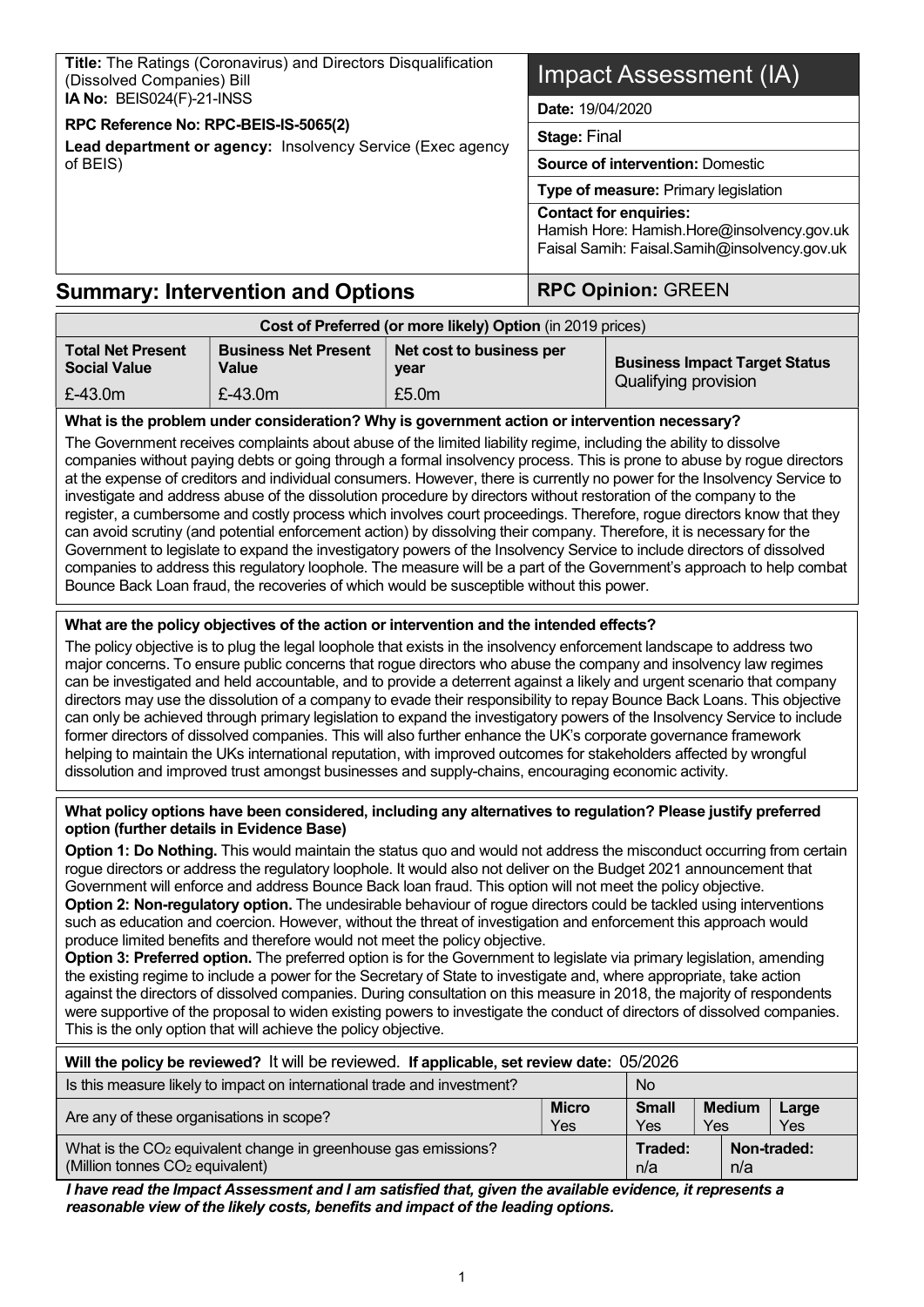Signed by the responsible SELECT SIGNATORY: Matamaker Date: 25/04/21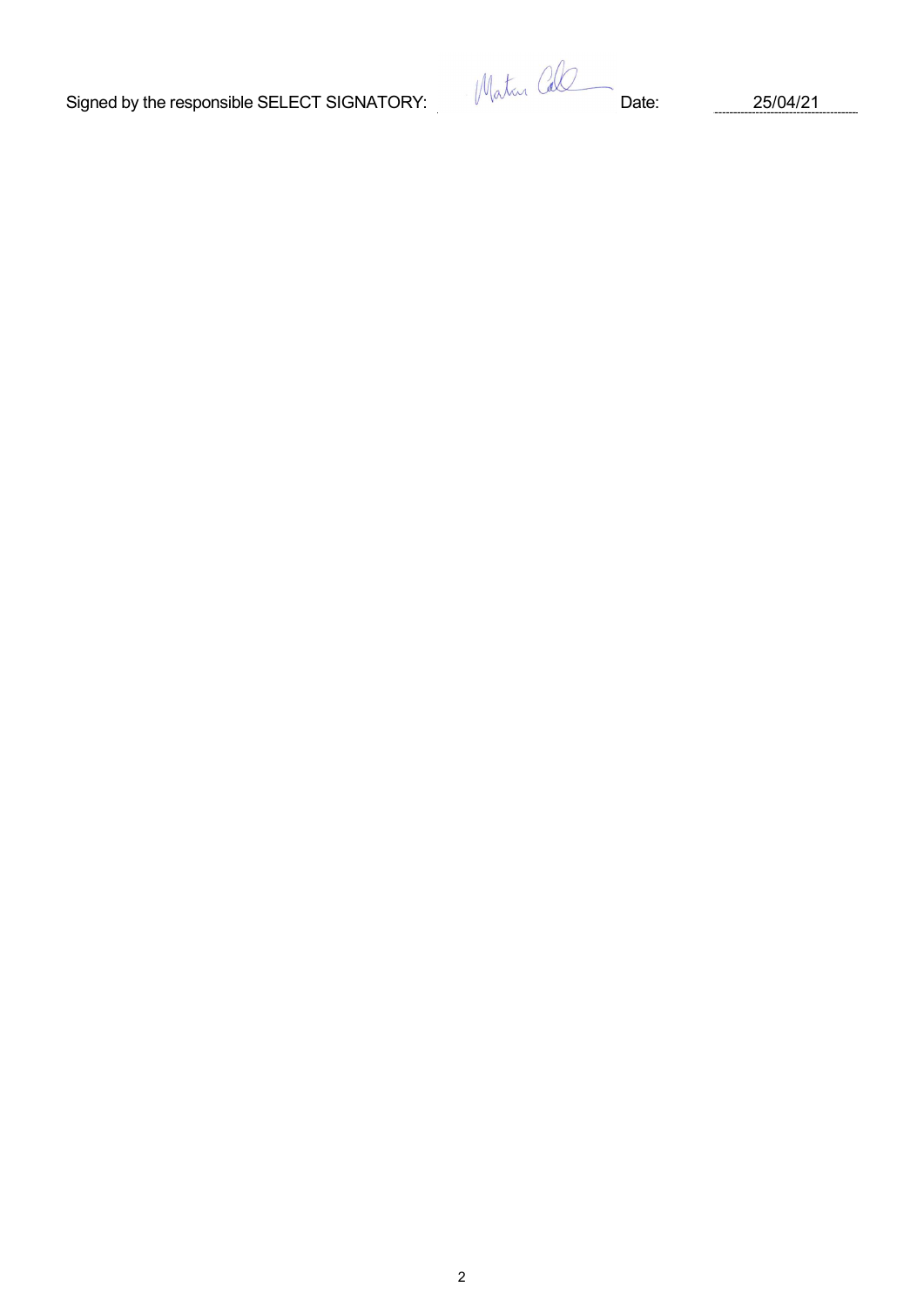# Summary: Analysis & Evidence **Policy Option 1**

Description:

#### FULL ECONOMIC ASSESSMENT

| <b>Price Base</b>                                                                                                                                                                                                                                                                                                                                                                                                                                                                                                                                                                                                                                                                                                                                                                                                                                                                                                                                                                                                                                                                                                                                                                                                                                                                                                                                                                                                                                                                                                                                                                   | <b>PV Base</b>   | <b>Time Period</b> |                                                                           | Net Benefit (Present Value (PV)) (£m) |                                                              |                                                              |                                      |                                         |
|-------------------------------------------------------------------------------------------------------------------------------------------------------------------------------------------------------------------------------------------------------------------------------------------------------------------------------------------------------------------------------------------------------------------------------------------------------------------------------------------------------------------------------------------------------------------------------------------------------------------------------------------------------------------------------------------------------------------------------------------------------------------------------------------------------------------------------------------------------------------------------------------------------------------------------------------------------------------------------------------------------------------------------------------------------------------------------------------------------------------------------------------------------------------------------------------------------------------------------------------------------------------------------------------------------------------------------------------------------------------------------------------------------------------------------------------------------------------------------------------------------------------------------------------------------------------------------------|------------------|--------------------|---------------------------------------------------------------------------|---------------------------------------|--------------------------------------------------------------|--------------------------------------------------------------|--------------------------------------|-----------------------------------------|
| <b>Year 2020</b>                                                                                                                                                                                                                                                                                                                                                                                                                                                                                                                                                                                                                                                                                                                                                                                                                                                                                                                                                                                                                                                                                                                                                                                                                                                                                                                                                                                                                                                                                                                                                                    | <b>Year 2021</b> |                    | Years 10                                                                  | Low: -60.4                            | High: -32.9                                                  |                                                              | Best Estimate: -47.1                 |                                         |
| COSTS (£m)                                                                                                                                                                                                                                                                                                                                                                                                                                                                                                                                                                                                                                                                                                                                                                                                                                                                                                                                                                                                                                                                                                                                                                                                                                                                                                                                                                                                                                                                                                                                                                          |                  |                    | <b>Total Transition</b><br>(Constant Price)                               | Years                                 | <b>Average Annual</b><br>(excl. Transition) (Constant Price) |                                                              | <b>Total Cost</b><br>(Present Value) |                                         |
| Low                                                                                                                                                                                                                                                                                                                                                                                                                                                                                                                                                                                                                                                                                                                                                                                                                                                                                                                                                                                                                                                                                                                                                                                                                                                                                                                                                                                                                                                                                                                                                                                 |                  |                    | 0.2                                                                       |                                       |                                                              | 3.8                                                          |                                      | 32.9                                    |
| High                                                                                                                                                                                                                                                                                                                                                                                                                                                                                                                                                                                                                                                                                                                                                                                                                                                                                                                                                                                                                                                                                                                                                                                                                                                                                                                                                                                                                                                                                                                                                                                |                  |                    | 0.2                                                                       | 1                                     |                                                              | 7.0                                                          |                                      | 60.4                                    |
| <b>Best Estimate</b>                                                                                                                                                                                                                                                                                                                                                                                                                                                                                                                                                                                                                                                                                                                                                                                                                                                                                                                                                                                                                                                                                                                                                                                                                                                                                                                                                                                                                                                                                                                                                                |                  |                    | 0.2                                                                       |                                       |                                                              | 5.5                                                          |                                      | 47.1                                    |
| Description and scale of key monetised costs by 'main affected groups'<br>Ongoing familiarisation costs for directors to familiarise themselves with the changes; £5.45m<br>One-off familiarisation costs for Insolvency Practitioners to familiarise themselves with the changes; £0.2m<br>-<br>One-off familiarisation cost for investigations and enforcements teams at Insolvency Service; £0.003m<br>۰<br>Other key non-monetised costs by 'main affected groups'<br>None                                                                                                                                                                                                                                                                                                                                                                                                                                                                                                                                                                                                                                                                                                                                                                                                                                                                                                                                                                                                                                                                                                      |                  |                    |                                                                           |                                       |                                                              |                                                              |                                      |                                         |
| <b>BENEFITS (£m)</b>                                                                                                                                                                                                                                                                                                                                                                                                                                                                                                                                                                                                                                                                                                                                                                                                                                                                                                                                                                                                                                                                                                                                                                                                                                                                                                                                                                                                                                                                                                                                                                |                  |                    | <b>Total Transition</b><br>(Constant Price)                               | Years                                 |                                                              | <b>Average Annual</b><br>(excl. Transition) (Constant Price) |                                      | <b>Total Benefit</b><br>(Present Value) |
| Low                                                                                                                                                                                                                                                                                                                                                                                                                                                                                                                                                                                                                                                                                                                                                                                                                                                                                                                                                                                                                                                                                                                                                                                                                                                                                                                                                                                                                                                                                                                                                                                 |                  |                    | 0.0                                                                       |                                       |                                                              | 0.0                                                          |                                      | 0.0                                     |
| High                                                                                                                                                                                                                                                                                                                                                                                                                                                                                                                                                                                                                                                                                                                                                                                                                                                                                                                                                                                                                                                                                                                                                                                                                                                                                                                                                                                                                                                                                                                                                                                |                  |                    | 0.0                                                                       | 0                                     |                                                              | 0.0                                                          |                                      | 0.0                                     |
| <b>Best Estimate</b>                                                                                                                                                                                                                                                                                                                                                                                                                                                                                                                                                                                                                                                                                                                                                                                                                                                                                                                                                                                                                                                                                                                                                                                                                                                                                                                                                                                                                                                                                                                                                                |                  |                    | 0.0                                                                       |                                       |                                                              | 0.0                                                          |                                      | 0.0                                     |
| None                                                                                                                                                                                                                                                                                                                                                                                                                                                                                                                                                                                                                                                                                                                                                                                                                                                                                                                                                                                                                                                                                                                                                                                                                                                                                                                                                                                                                                                                                                                                                                                |                  |                    | Description and scale of key monetised benefits by 'main affected groups' |                                       |                                                              |                                                              |                                      |                                         |
| Other key non-monetised benefits by 'main affected groups'<br>Increasing confidence of banks and other lenders to extend credit to smaller companies as they can be confident that<br>director conduct is more likely to be trustworthy, and where found not to be can be enforced against.<br>Increased trust amongst businesses and supply-chains encouraging economic activity.<br>Widespread knowledge that The Insolvency Service has the relevant powers will also act as a deterrent to<br>$\overline{\phantom{a}}$<br>undesirable behaviour by rogue directors.<br>Promoting a level playing field and fair competition.<br>$\overline{\phantom{a}}$<br>Court cost savings to the Insolvency Service and creditors who in the counterfactual would need to apply to court to<br>$\overline{\phantom{a}}$<br>restore the company to the register.<br>The non-monetised benefits will improve the net present value and could be sufficient to turn the present value<br>positive.                                                                                                                                                                                                                                                                                                                                                                                                                                                                                                                                                                                            |                  |                    |                                                                           |                                       |                                                              |                                                              |                                      |                                         |
| Key assumptions/sensitivities/risks                                                                                                                                                                                                                                                                                                                                                                                                                                                                                                                                                                                                                                                                                                                                                                                                                                                                                                                                                                                                                                                                                                                                                                                                                                                                                                                                                                                                                                                                                                                                                 |                  |                    |                                                                           |                                       |                                                              |                                                              | Discount rate (%)                    | 3.5%                                    |
| <b>Assumptions</b><br>The number of investigations performed by the Insolvency Service remains the same and the resources required for<br>investigations into director conduct in dissolved companies are similar to existing investigations.<br>Investigations into director conduct in dissolved companies will yield similar outcomes to the Insolvency Service's<br>$\qquad \qquad \blacksquare$<br>existing investigations.<br><b>Risks</b><br>There is a risk that changing the limited liability regime alters the relationship between limited liability and director<br>duties in unintended ways and could affect the incentives to become a director. This risk has been mitigated by<br>targeting rogue directors, and so will not affect the majority of directors conducting their duties in good faith.<br>The expected increase in insolvencies due to the economic impacts of the Covid-19 pandemic could result in a<br>larger demand for investigations into failed companies. The resources required for these could displace<br>investigations into directors of dissolved companies leading to few investigations of this kind, which might be<br>insufficient to act as a deterrence against rogue director behaviour involving dissolved companies. This risk is short<br>term and will be mitigated by targeting those cases where investigation is most strongly in the public interest, this<br>public interest may increase in misconduct relating to directors of dissolved companies due to the Government's<br>aim to combat Bounce Back Loan fraud. |                  |                    |                                                                           |                                       |                                                              |                                                              |                                      |                                         |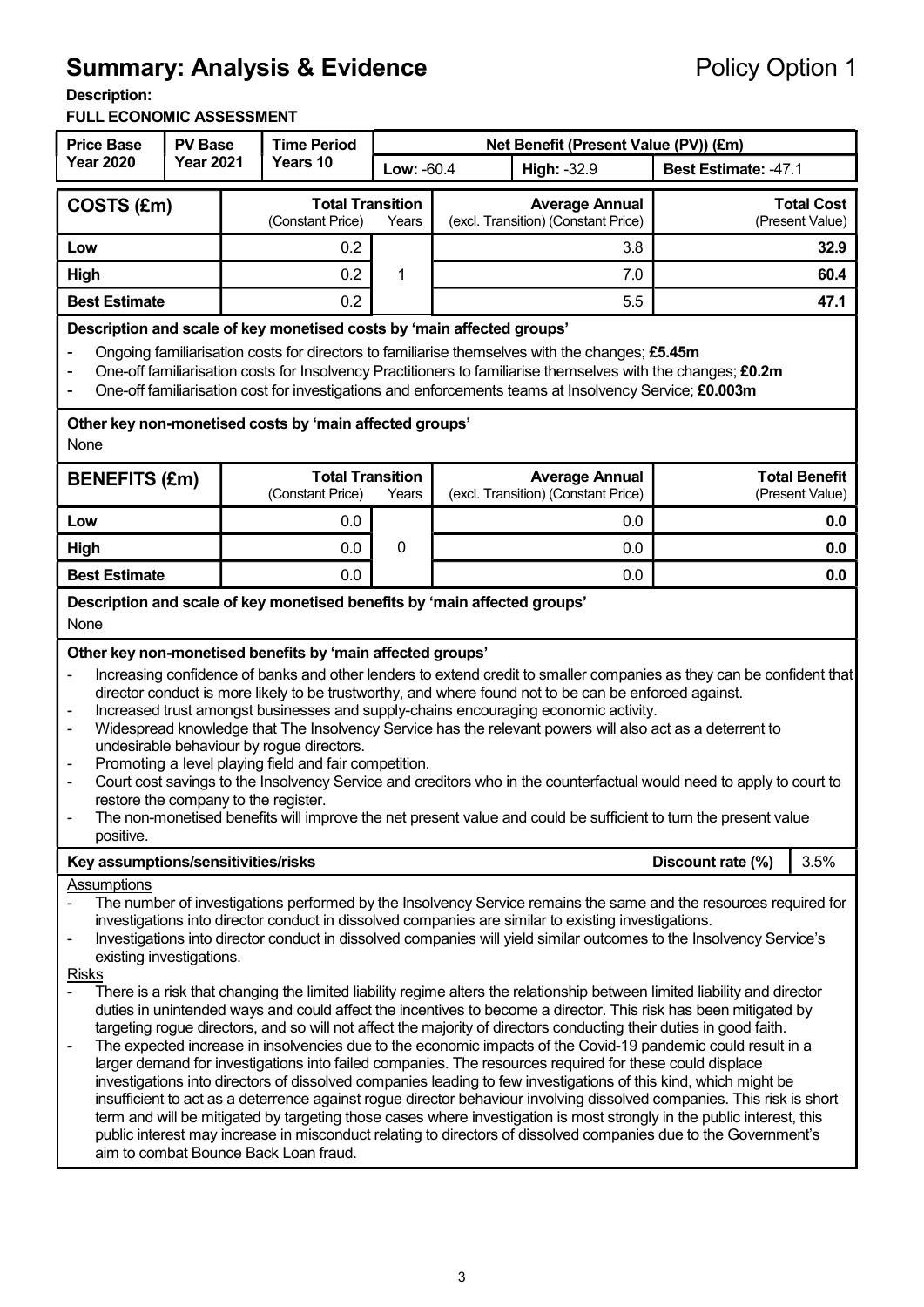#### BUSINESS ASSESSMENT (Option 1)

| Direct impact on business (Equivalent Annual) £m: |     |                      |          | Score for Business Impact Target (qualifying |  |
|---------------------------------------------------|-----|----------------------|----------|----------------------------------------------|--|
| Costs:                                            | 5.5 | <b>Benefits: 0.0</b> | Net: 5.5 | provisions only) £m:                         |  |
|                                                   |     |                      |          | 25.0                                         |  |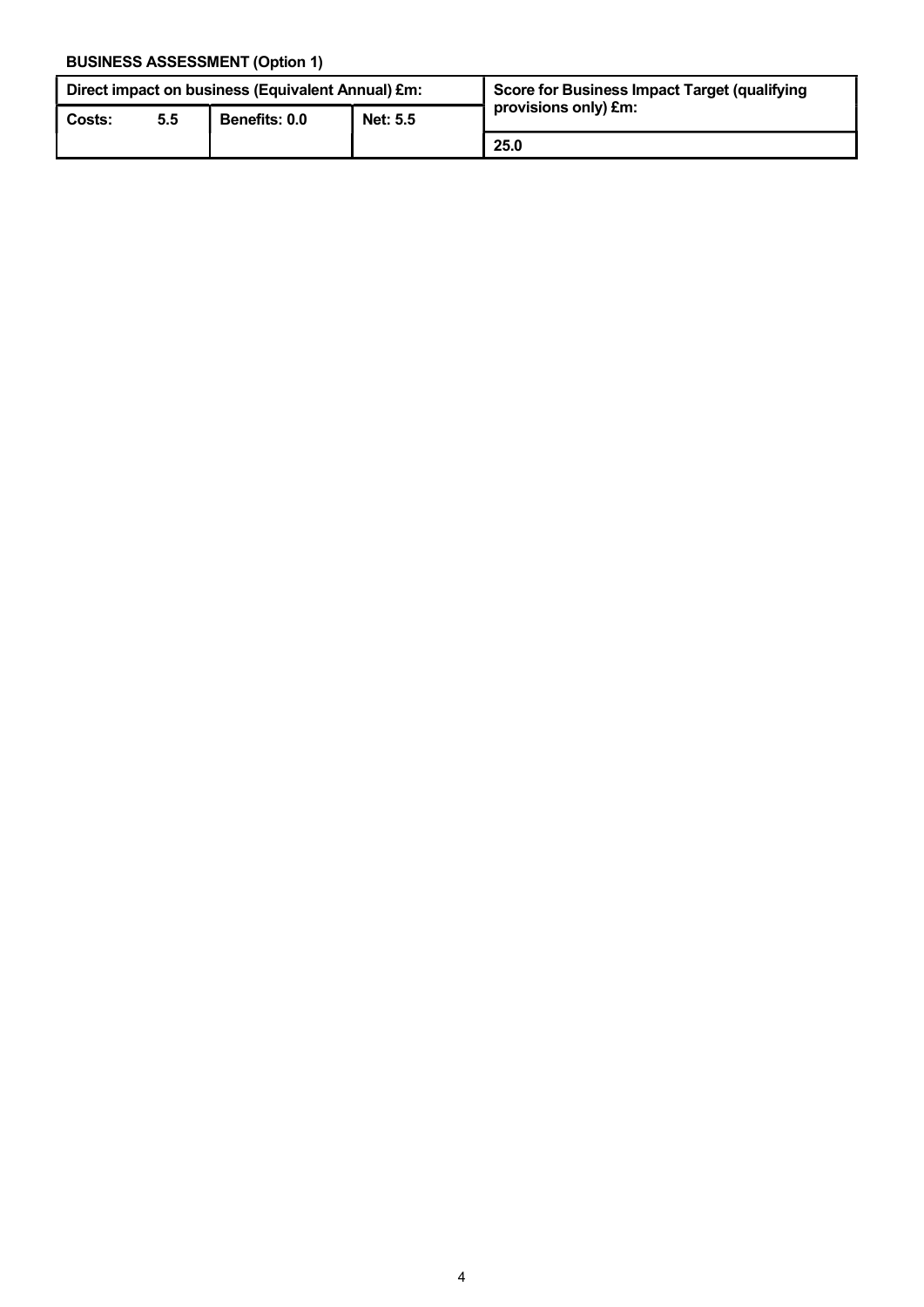#### Problem under consideration and rationale for intervention

#### **Background**

- 1. Under current legislation, the Insolvency Service<sup>1</sup> has the power to investigate and take enforcement action (including disqualification) against directors of live (under the Companies Act 1985) and insolvent companies (under the Company Director Disqualification Act 1986) where there is evidence of misconduct. Disqualification plays an important part in making the UK a safe business environment and maintaining confidence in the market and the limited liability framework.
- 2. The Insolvency Service's investigation and enforcement activity is fundamental to giving individuals and businesses the confidence to conduct business, and that those who break the rules and damage the interests of others may be identified and held to account.
- 3. Disqualification of a director is a civil enforcement action providing an important role in the wider Government Counter-Fraud landscape. It protects the public from the actions of those directors whose behaviour has shown them unfit to be concerned in the management of a limited company. Disqualification actions are brought by the Insolvency Service, which also prosecutes where there is evidence of criminal offences having been committed (or, as appropriate, makes referrals to other prosecuting authorities such as the Crown Prosecution Service or Serious Fraud Office). Disqualification is not in most cases an alternative to criminal prosecution proceedings because it may deal with misconduct which does not constitute evidence of criminality, for example where creditors such as HMRC have been treated differently to the advantage of the company, or the situation where one company ceases trading without paying its creditors and a new company starts in the same line of business with the same directors. Criminal charges could not in most cases be brought in such situations, and so protection of the public is achieved through civil enforcement leading to disqualification. Allowing former directors of dissolved companies to be targeted for these civil proceedings will afford greater opportunities for protection of the public.
- 4. A dissolved company is one that has been struck off the register of companies and has ceased to exist. An application for striking off may be made by the directors of a company under specific circumstances. Alternatively, the registrar of companies may strike the company from the register if they have reasonable grounds to believe that it is no longer trading. A company must be struck off before it is dissolved, and it becomes dissolved three months after the Gazette notice announcing the striking off.
- 5. Complaints have been made about phoenix companies<sup>2</sup>, where the same business continues to trade through a series of companies where each becomes insolvent or

<sup>&</sup>lt;sup>1</sup> Investigations and enforcement is undertaken by the Insolvency Service, on behalf of the Secretary of State. Under the existing insolvent companies' regime, the Secretary of State has the power to investigate alleged cases of misconduct. All future references to the investigation and enforcement activity by the Insolvency Service are to work undertaken by the Insolvency Service on behalf of the Secretary of State, the holder of the power.

 $^2$  The practice of "Phoenixing" is where a company is dissolved and another created, the director in many cases continues running the same business using the new company which can often have a very similar name to the previous company This practice is often used to avoid liabilities.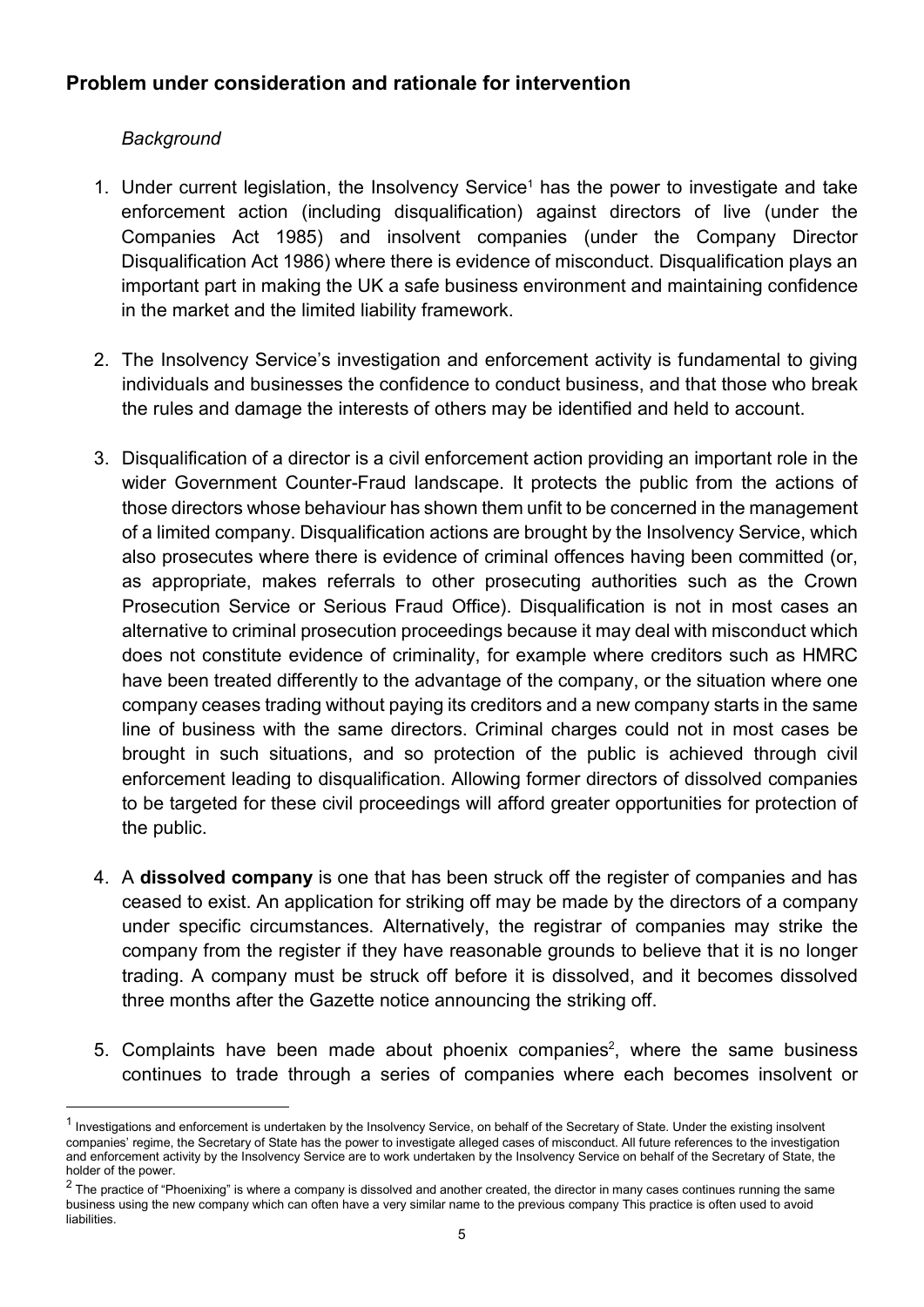dissolved. The Insolvency Service received around 92 complaints about director conduct regarding dissolution or phoenix companies between February 2018 and December 2020. Though for the reasons given below we think this is a significant under-estimate of the scale of the problem. The Government previously consulted in 2018 on the measure to investigate the conduct of directors of dissolved companies and evidence points to a lowlevel but recurring theme of directors using dissolution to avoid debts $3$ .

- 6. The current legislation does not permit investigation and subsequent sanctioning of directors whose companies have been dissolved and removed from the company register unless the company entered an insolvency procedure prior to dissolution, or the company has been restored to the register.
- 7. At present where a company is dissolved, the Insolvency Service or a creditor would need to apply to court to restore the company to the register which would then allow for existing investigative powers to be engaged. However, the costs of court restoration and then taking liquidation proceedings can be prohibitive, court restoration incurs £280 in court fees, £100 payable to Companies House $^4$  and legal fees and petitioning to liquidate incurs a deposit of £1,600<sup>5</sup>. Figure 1 outlines the process currently and how the proposed changes would simplify the initiation of investigations.





- 8. The current process is impractical where the Secretary of State does not already have strong evidence of director misconduct and could undermine the integrity of the register if companies which have ceased operations are routinely resurrected to the register.
- 9. Consequently, there is concern that rogue directors are allowing, or actively causing, their companies to be dissolved, instead of paying their debts or complying with their duties under the Companies Act $6$  to put the company into a formal insolvency process, to avoid scrutiny (and potential enforcement action) that would accompany formal insolvency

 $\overline{a}$ 

<sup>3</sup> https://assets.publishing.service.gov.uk/government/uploads/system/uploads/attachment\_data/file/691857/Condoc\_-

\_Insolvency\_and\_Corporate\_Governance\_FINAL\_.pdf

<sup>4</sup> https://www.gov.uk/restore-dissolved-company

<sup>5</sup> https://www.gov.uk/wind-up-a-company-that-owes-you-money

 $^6$  https://www.gov.uk/government/publications/company-strike-off-dissolution-and-restoration/strike-off-dissolution-and-restoration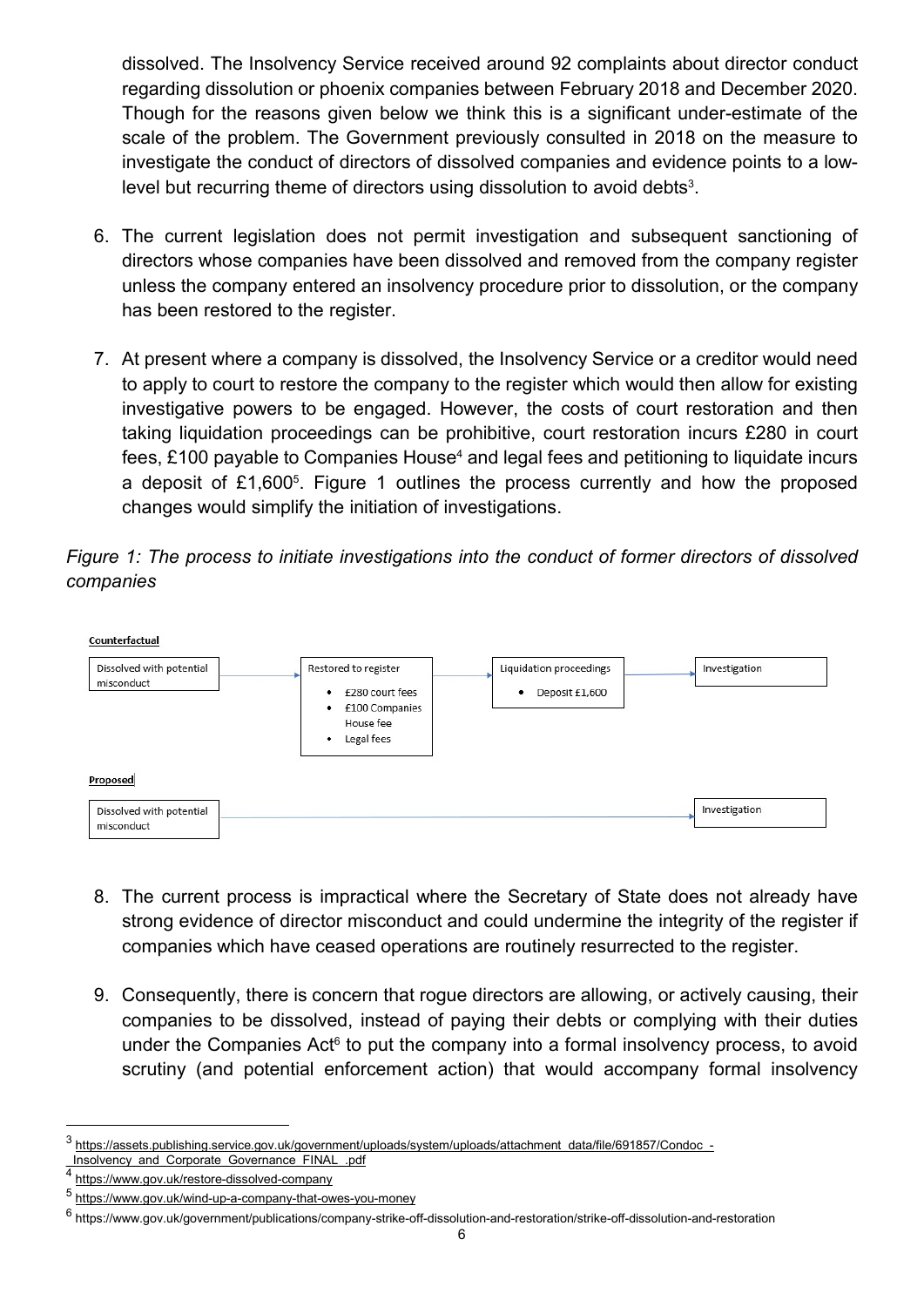proceedings.

#### Rationale for intervention

- 10. The rationales for intervention are:
	- a. There is a **moral hazard**<sup>7</sup> problem generated by perverse incentives created by limited liability<sup>8</sup>. That is, directors are more likely to engage in unfit conduct or take more risks if they are not personally responsible for the consequences of their actions. Therefore, in the case of directors of dissolved companies there is currently a regulatory loophole, a source of regulatory failure.
	- b. Creditors may be unwilling to incur further time and expense in objecting to dissolution or restoring when it is not in their interest and there is no guarantee of recovering any of their debt. This measure addresses a potential "coordination problem" where there can be many creditors who have lost out because a company has been, for example, phoenixed. Yet individually the costs of court action would be large compared to their expected return. By creating a simpler route to addressing bad behaviour we will reduce the extent of coordination failures.
	- c. There is also an issue of fairness of the regime as some creditors may not have the resources to object to a dissolution and initiate insolvency proceedings, as shown in Figure 2. This is especially true for small creditors where the small amounts owed often do not warrant the expense. Indeed, this is reflected in the currently low level of company restorations: between 1st January to 31st December 2019 in England and Wales, there were a total of 33 restored companies and Limited Liability Partnerships (LLPs) for the purpose of compulsory winding up via the court order process.
- 11. Even individual cases, if not addressed, can undermine trust in local economies and at the margins increase business risk and raise the cost of doing business. It can reduce confidence from banks to extend credit to smaller companies, reducing trust and discouraging economic activity. For example, there is a well-established link between levels of trust and economic growth<sup>9</sup>.
- 12. Finally, the UK is recognised as having a leading international reputation for corporate governance and Government seeks to retain this position by continuing to innovate and raise standards. The proposed change will seek to do that by improving corporate governance in businesses, improving outcomes for stakeholders affected by wrongful dissolution and improving trust between businesses. However, allowing directors to avoid investigation and enforcement by dissolving their company damages the UK's international reputation for corporate governance. The proposed legislation would address a gap which prevents investigating director misconduct in dissolved companies and consequently

 $^7$  In economic theory, a moral hazard is a situation where a party will have a tendency to take risks because the costs that could incur will not be felt by the party taking the risk.

 $^8$  Halpern et al. (1980) Limited Liability in corporate law

<sup>&</sup>lt;sup>9</sup> https://www2.deloitte.com/uk/en/insights/economy/connecting-trust-and-economic-growth.html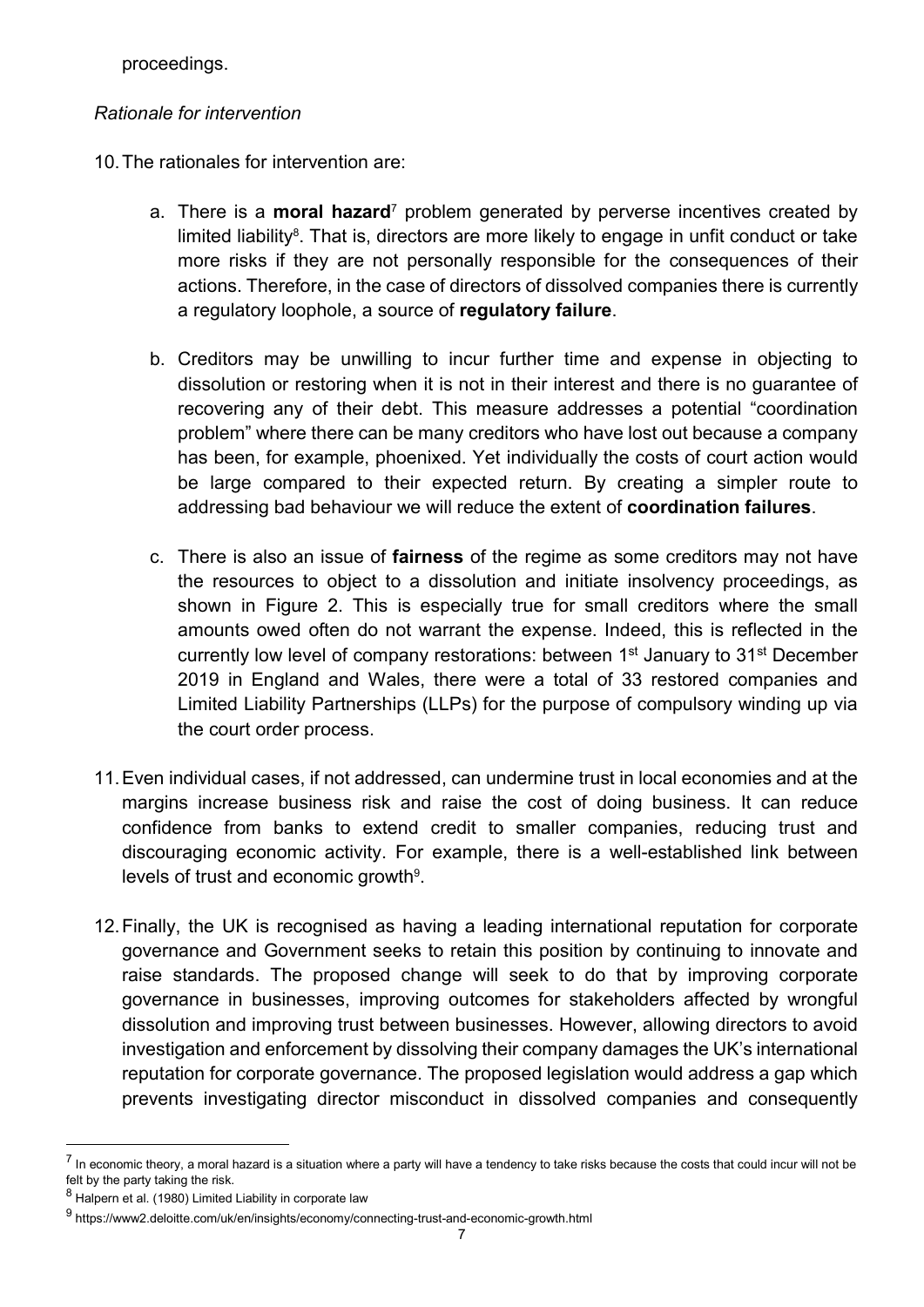ensure that directors of those companies are held to account.

Figure 2: Case study example<sup>10</sup>

Example - A creditor was owed £1000 from Company Y Limited. The director of that company applied for dissolution of Company Y Ltd without first settling the debt owed. Although the creditor objected to striking the company off the register, they could not take further action due a lack of funds.

The director of Company Y Limited had been the director of 6 companies dissolved between 27 September 2011 and 27 October 2015, owing various creditors money. None of the companies entered formal insolvency proceedings before being dissolved.

All the dissolved companies were registered at the same address. Although Company Y Ltd was dissolved in 2013, another company was incorporated by the same director in 2014 and then dissolved in August 2016.

Scale of the problem - cases

- 13. The abuse by rogue directors comes at the expense of creditors and individual consumers, who will not have their debt repaid or provided with a distribution following an insolvency. This is especially true for small business creditors where the small amounts owed often do not warrant the expense of objecting to a dissolution and initiating insolvency proceedings.
- 14. The extent of abuse is difficult to gauge as complaints received regarding dissolution are likely to be an under-estimate as not all creditors will restore the company for the purposes of winding up given the costs involved. The evidence shows 529,680 companies were dissolved in the UK during 2019<sup>11</sup> but a number of complaints were received (92 between February 2018 and December 2020) and just 33 were restored in England and Wales for the purposes of winding up via court order. Therefore, an estimate on the extent of abuse can be calculated as the number of complaints per year<sup>12</sup> divided by the number of dissolutions per year (32/529,680) which is 0.01% of dissolved companies. Evidence from the consultation<sup>13</sup> suggests that misconduct in relation to dissolution is a problem, but it is likely that if it was very prevalent there would have been much greater stakeholder

<sup>10</sup> https://assets.publishing.service.gov.uk/government/uploads/system/uploads/attachment\_data/file/691857/Condoc\_- \_Insolvency\_and\_Corporate\_Governance\_FINAL\_.pdf

<sup>11</sup> https://www.gov.uk/government/statistics/incorporated-companies-in-the-uk-january-to-march-2021

<sup>12</sup> 92 complaints between February 2018 and December 2020 this is equivalent to 32 complaints per year

<sup>13</sup> https://assets.publishing.service.gov.uk/government/uploads/system/uploads/attachment\_data/file/736163/ICG\_-

\_Government\_response\_doc\_-\_24\_Aug\_clean\_version\_\_with\_Minister\_s\_photo\_and\_signature\_\_AC.pdf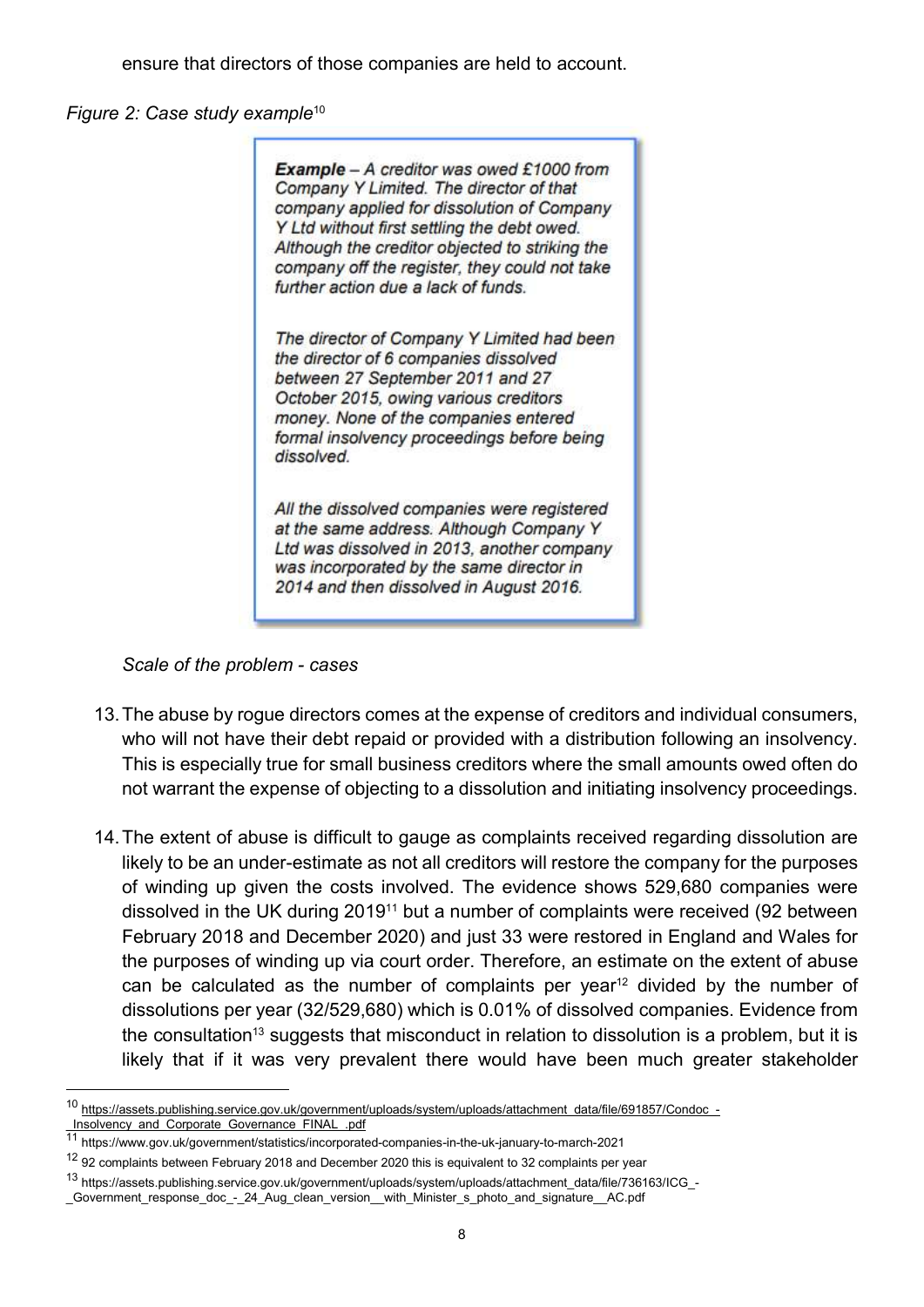pressure to reform company dissolution immediately. Consequently, we judge that misconduct might occur in at most 1% of dissolutions, or around 5,000 per year.

- 15. There is a concern that misconduct will increase as the number of insolvencies is expected to rise as a result of the Covid-19 pandemic<sup>1415</sup>. The measure will also be one aspect of the Government's approach to help combat Bounce Back Loan fraud16, following the Bounce Back Loans Scheme<sup>17</sup>. This was introduced to provide smaller businesses access to finance during the Covid-19 pandemic and this measure will help ensure the recovery of loans obtained through fraud.
- 16. The extent of Bounce Back Loan fraud is highly uncertain, fraud losses<sup>18</sup> are likely to be significantly above the general estimates of public sector fraud levels of 0.5% to 5% and up to 2.3% of approved applications were estimated to be duplicates. However, the Government agrees that different types of fraud will require different approaches in terms of recovery and prosecution<sup>19</sup>. This measure will provide two approaches within the Government's wider strategy:
	- a. Enabling more straightforward investigation of potential Bounce Back Loan fraud where the company has dissolved without repaying the loan; and
	- b. Acting as a deterrent to directors considering abusing the dissolution procedure to avoid repayment of Bounce Back Loans.
- 17. The proposed reforms will complement other approaches such as criminal prosecution via the Crown Prosecution Service or Serious Fraud Office, by providing a proportionate alternative under the civil enforcement framework, thus enabling the most proportionate action to be taken depending on the circumstances of the abuse.

#### Scale of the problem – impacts

- 18. Dissolution can have severe consequences for creditors, individual consumers and the public good. This can happen across a range of areas with detrimental impacts for Government, the public, consumers and creditors, this has been illustrated through the examples below:
	- a. Labour Markets The Small Business, Enterprise and Employment Act 2015<sup>20</sup> introduced the power to impose financial penalties against employers for failure to pay sums ordered by an employment tribunal. Between April and June 2016 there were 207 cases where an Employment award was made by the Tribunal but not paid by the employer and of these 7% (16) were not pursued by the penalties team as the company was dissolved.

<sup>14</sup> https://www.eulerhermes.com/en\_global/news-insights/economic-insights/2021-22-vaccine-economics.html

<sup>15</sup> https://obr.uk/efo/economic-and-fiscal-outlook-march-2021/

<sup>16</sup> https://assets.publishing.service.gov.uk/government/uploads/system/uploads/attachment\_data/file/962711/CCS207\_CCS0221011208-

<sup>001</sup> CP 389 Government responses Web accessible.pdf

https://www.gov.uk/guidance/apply-for-a-coronavirus-bounce-back-loan

<sup>18</sup> https://www.nao.org.uk/wp-content/uploads/2020/10/Investigation-into-the-Bounce-Back-Loan-Scheme.pdf

<sup>19</sup> https://assets.publishing.service.gov.uk/government/uploads/system/uploads/attachment\_data/file/962711/CCS207\_CCS0221011208- 001 CP 389 Government responses Web accessible.pdf

<sup>20</sup> https://www.legislation.gov.uk/ukpga/2015/26/section/150/enacted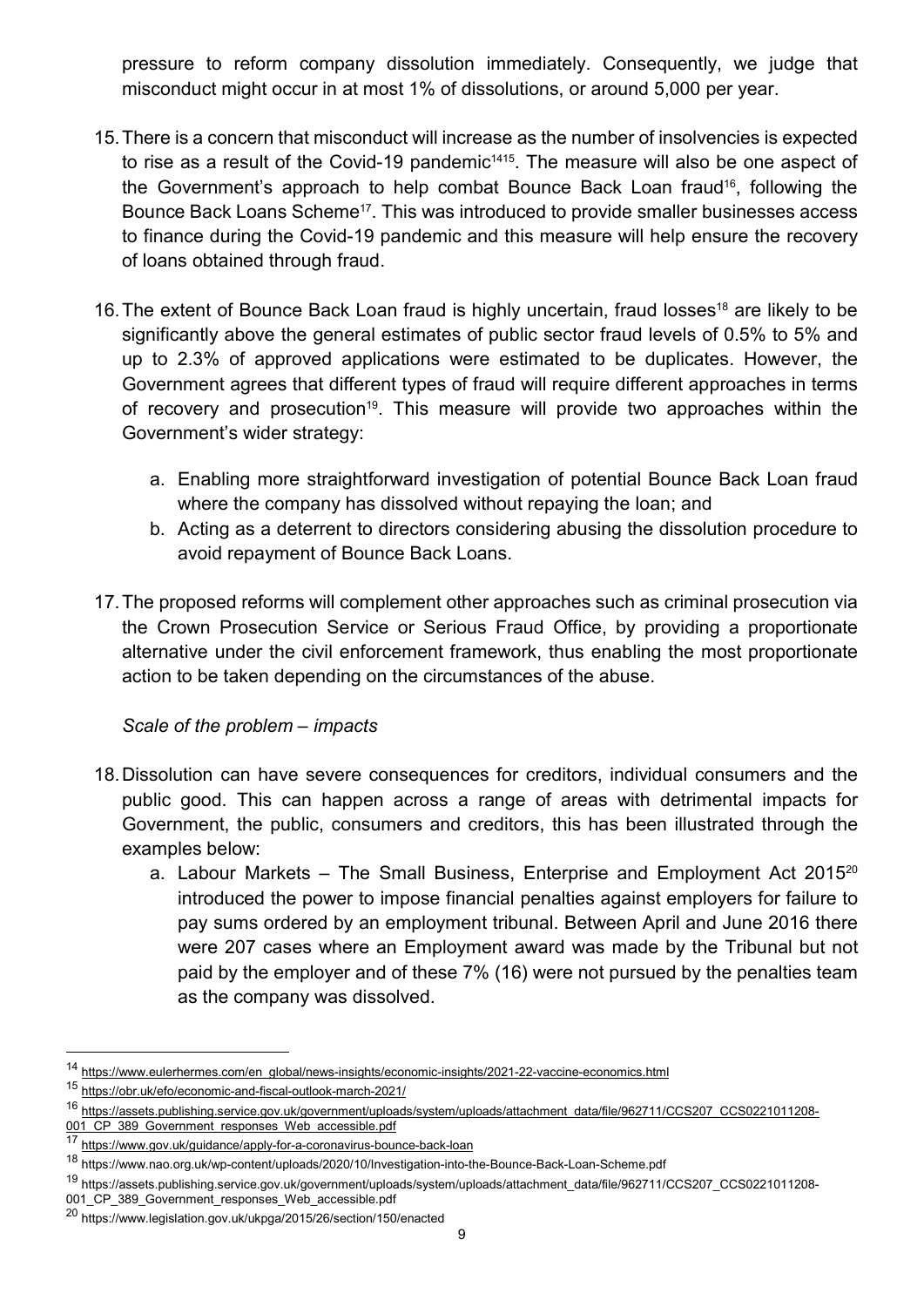- b. Home Office dissolution is a significant issue for the Home Office ahead of enforcement visits to business premises for companies hiring illegal workers and secondly after a penalty fine has been issued. The Home Office have informed the Insolvency Service of 361 dissolved companies where debts of £5.7m were written off between February 2014 and October 2016, accounting for 45% of total debt write off (£11.8m).
- c. Trading Standards have provided anecdotal evidence that voluntary strike-off is being used to avoid payment of business rates.
- d. HMRC are able to object to the Gazette notice and prevent the company from being struck-off if tax is due, or is likely to be due. The decision to pursue debt and extent is made by HMRC considering a number of factors. Where they have an outstanding debt, but where the company is already dissolved they do not take action against the company and write-off their debts. Tax losses could be substantial. For example, the Australian Tax Office has estimated that Phoenix activity costs their exchequer around AUS\$600m a year<sup>21</sup>.
- 19. The Government has previously consulted on the proposed measure as part of a range of reforms to the insolvency framework. As part of this consultation a large majority of respondents agreed that there was a problem posed by the current gap in legislation which prevents the Secretary of State from investigating potential misconduct by former directors of dissolved companies<sup>22</sup>. Furthermore, respondents were also in favour of the Government taking action to prevent directors avoiding liabilities via company dissolution. Respondents thought the proposal for a new investigation power was in the main, logical and sensible because it is prohibitively costly and time-consuming to restore a company that is struck off the register. A response was published in August  $2018^{23}$  where Government announced that it would implement the measure when a suitable legislative vehicle became available.

#### Policy objective

- 20. The policy objective is to plug the legal loophole that exists in the insolvency enforcement landscape to address two major concerns. To ensure public concerns that rogue directors who abuse the company and insolvency law regimes can be investigated and held to account, and to provide a deterrent against a likely and urgent scenario that company directors may use the dissolution of a company to evade their responsibility to repay Bounce Back Loans. In doing so the Insolvency Service's investigation and enforcement activity will act as a deterrent against undesirable behaviour by rogue directors.
- 21. Figure 3 sets out a logic model for the policy.

<sup>&</sup>lt;sup>21</sup> https://law.unimelb.edu.au/ data/assets/pdf file/0003/1730703/Defining-and-Profiling-Phoenix-Activity\_Melbourne-Law-School.pdf

<sup>22</sup> https://assets.publishing.service.gov.uk/government/uploads/system/uploads/attachment\_data/file/691857/Condoc\_- Insolvency and Corporate Governance FINAL .pdf

<sup>23</sup> https://assets.publishing.service.gov.uk/government/uploads/system/uploads/attachment\_data/file/736163/ICG\_-

Government response doc - 24 Aug clean version with Minister s photo and signature AC.pdf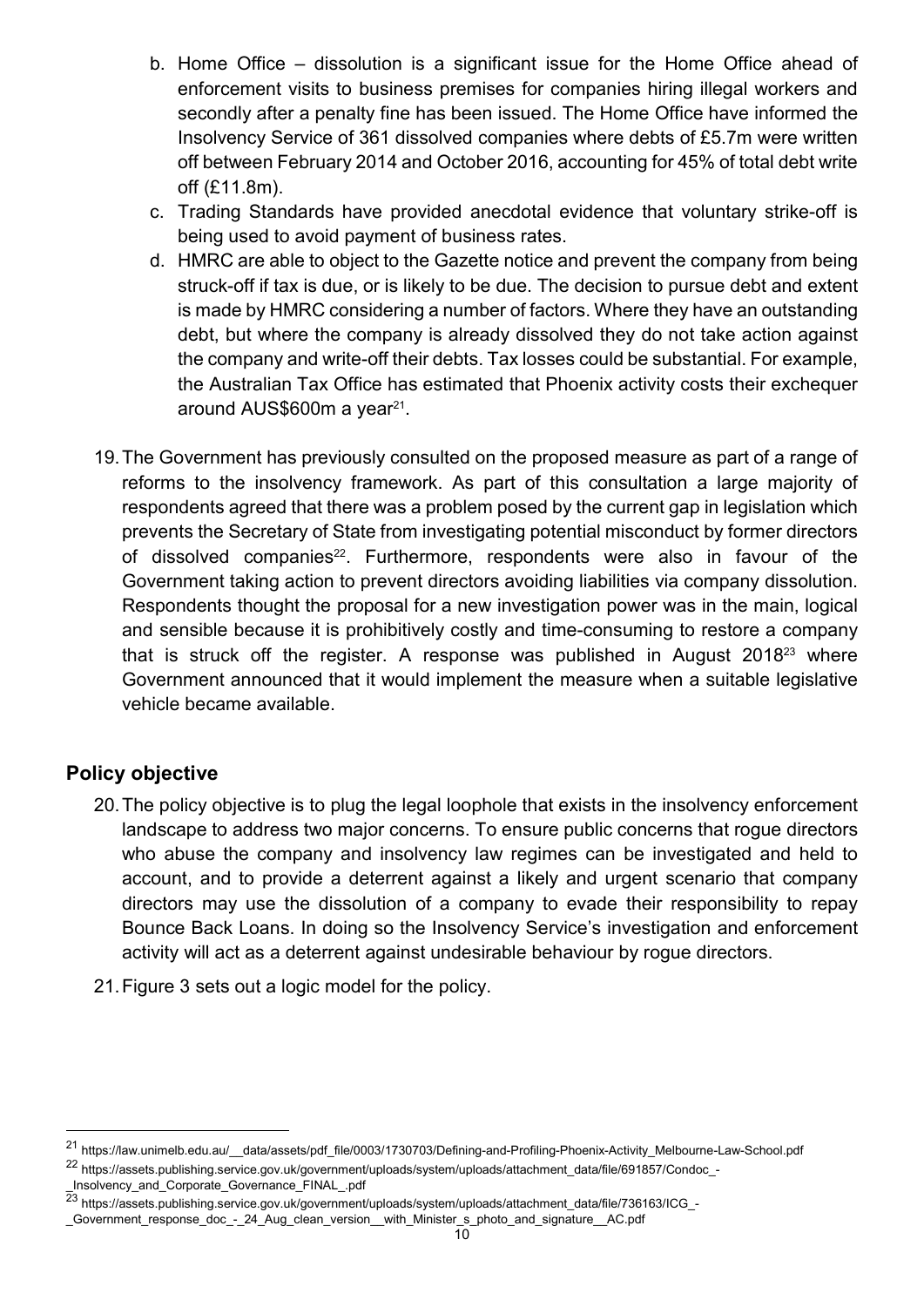| <b>Context</b>                           | <b>Inputs</b>  | <b>Outputs</b>  | <b>Outcomes</b>         | <b>Impacts</b>                          |
|------------------------------------------|----------------|-----------------|-------------------------|-----------------------------------------|
| There is concern                         | Introduce      | The Insolvency  | The                     | Public concerns about                   |
| that rogue directors                     | power via      | Service will be | Insolvency              | abuse of the company                    |
| are allowing, or                         | primary        | able to         | Service will            | and insolvency law                      |
| actively causing,                        | legislation to | investigate     | conduct                 | regime by rogue                         |
| their companies to                       | allow the      | and, where      | investigations          | directors can be                        |
| be dissolved,                            | Secretary of   | appropriate,    | and, where              | addressed.                              |
| instead of putting                       | State to       | take action to  | appropriate,            |                                         |
| the company into a                       | investigate    | disqualify the  | take action             | Furthermore,                            |
| formal insolvency                        | the conduct    | directors of    | against the             | corporate governance                    |
| process, to avoid                        | of former      | dissolved       | former                  | will be improved                        |
| scrutiny (and                            | directors of   | companies.      | directors of            | helping to maintain                     |
| potential                                | dissolved      |                 | dissolved               | the UK's international                  |
| enforcement                              | companies.     |                 | companies.              | reputation, with                        |
| action).                                 |                |                 |                         | improved outcomes                       |
|                                          |                |                 | The                     | for stakeholders                        |
| The policy                               |                |                 | Insolvency<br>Service's | affected by abuse of<br>the dissolution |
| objective is to plug                     |                |                 |                         |                                         |
| the legal loophole<br>that exists in the |                |                 | investigation<br>and    | process and improved                    |
|                                          |                |                 | enforcement             | trust amongst<br>businesses and         |
| insolvency<br>enforcement                |                |                 | activity will           | supply-chains,                          |
| landscape.                               |                |                 | also act as a           | encouraging                             |
|                                          |                |                 | deterrent to            | economic activity.                      |
|                                          |                |                 | undesirable             |                                         |
|                                          |                |                 | behaviour by            |                                         |
|                                          |                |                 | rogue                   |                                         |
|                                          |                |                 | directors.              |                                         |

22. The policy will be successful if evidence shows that public concerns about abuse of the company and insolvency law regimes can be investigated and addressed. This can be evidenced using case studies and monitoring data documenting the Insolvency Service's enforcement activity.

## Description of Options

#### Do Nothing

- 23. This would maintain the status quo and would not address the misconduct occurring from rogue directors or address the regulatory failure. The impact of this is that such rogue directors would not be held to account and would continue to damage the reputation of the UK's corporate governance framework, negatively impacting stakeholders and trust between businesses.
- 24. This option would not meet the policy objective to plug the legal loophole that exists in the insolvency enforcement landscape. It would also not deliver on the Budget 2021 announcement<sup>24</sup> that Government will enforce and address Bounce Back loan fraud.

<sup>24</sup> https://www.gov.uk/government/speeches/budget-speech-2021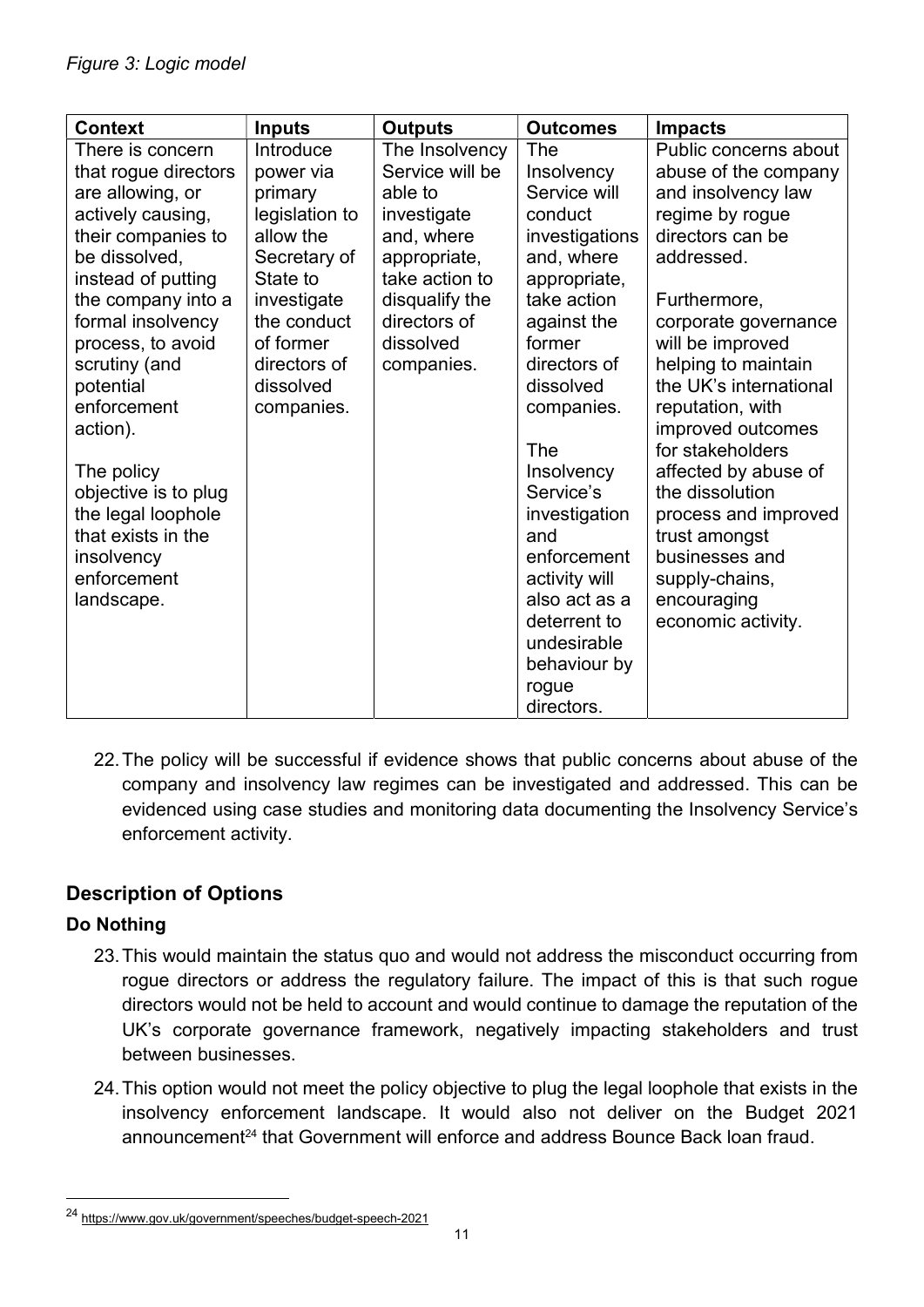#### Option 1: Non-regulatory option

- 25. One option would be to try and achieve behaviour change<sup>25</sup> using a framework such as the behaviour change wheel<sup>26</sup> as shown in Figure 4.
- Figure 4. The behaviour change wheel



- 26. Using this framework, the undesirable behaviour of rogue directors allowing, or actively causing, their companies to be dissolved (instead of putting the company into a formal insolvency process) could be tackled using interventions such as education and coercion.
- 27. These interventions could be used to educate roque directors to ensure they understand the impact of their actions, with the aim of causing cognitive dissonance<sup>27</sup>, and to use coercion to prime the breaking of social norms, thereby discouraging the undesired behaviour. This approach would not involve changing the current culture as it assumes that the current social norm is that such behaviour would not be socially acceptable.
- 28. However, without the threat of investigation and enforcement, this approach may produce limited, if any, benefits and therefore would not meet the policy objective to plug the legal loophole that exists in the insolvency enforcement landscape.

<sup>25</sup> https://www.gov.uk/government/publications/behaviour-change-guide-for-local-government-and-partners

<sup>&</sup>lt;sup>26</sup> Michie. S., Van Stralen. M. M., & West, R. (2011). The behaviour change wheel: a new method for characterising and designing behaviour change interventions. Implementation science, 6(1), 1-12.

<sup>&</sup>lt;sup>27</sup> Cognitive dissonance refers to a situation involving conflicting attitudes, beliefs or behaviours. This produces a feeling of mental discomfort leading to an alteration in one of the attitudes, beliefs or behaviours to reduce the discomfort and restore balance. McLeod, S. A. (2018, February 05). Cognitive dissonance. Simply Psychology. https://www.simplypsychology.org/cognitive-dissonance.html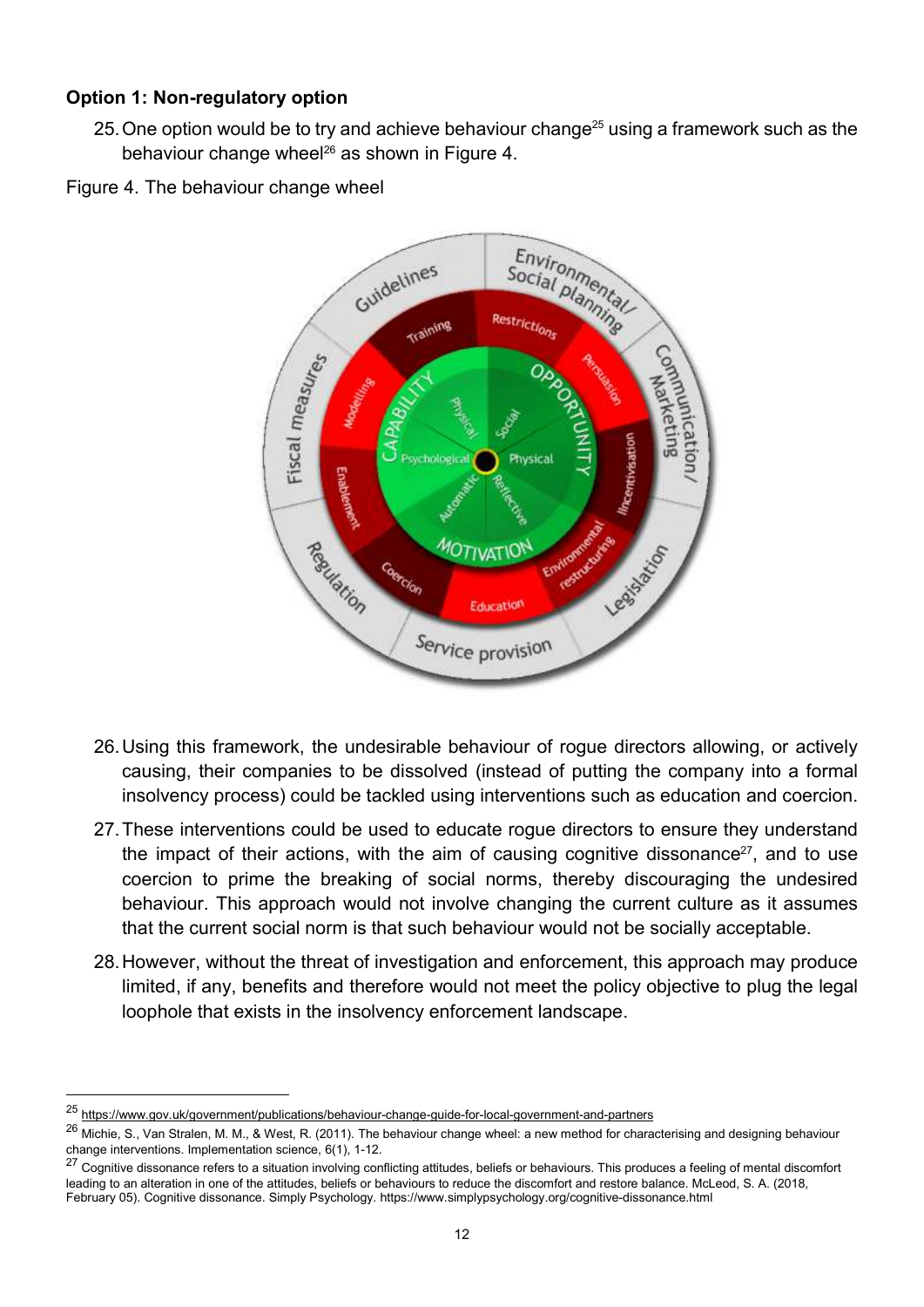29. This approach also brings a risk where it could unintentionally promote engagement with the undesirable behaviour, by showing others how to engage in it and by making it more socially acceptable<sup>28</sup>.

#### Option 2: Regulatory option (preferred)

- 30. The preferred option is for the Government to legislate to expand the investigatory powers of the Insolvency Service to include former directors of dissolved companies. This is the only option that will achieve the policy objective: to plug the legal loophole that exists in the insolvency enforcement landscape. This option requires primary legislation and is set to be introduced in May 2021.
- 31. Primary legislation would expand the investigatory powers of the Insolvency Service to include former directors of dissolved companies. This will:
	- a. address current concerns about the abuse of the dissolution process, by providing a more streamlined process for investigating director conduct, removing existing barriers and providing assurance to businesses and consumers that action can be taken; and
	- b. act as a deterrent against such abuse, by making directors aware that enforcement action is more straightforward.
- 32. The legislation would amend the existing regime to include a power for the Secretary of State to investigate and, where appropriate, act against the directors of dissolved companies. In particular, the Secretary of State is to have the power to:
	- a) require information relating to a person's ("D's") conduct as a director of a company that has been dissolved;
	- b) apply to the court for an order disqualifying D from being a director of any company;
	- c) accept an undertaking that disqualifies D from being a director of any company;
	- d) apply to the court for an order that D financially compensates creditor(s), where D's actions caused identifiable losses; and
	- e) accept an undertaking from D to pay financial compensation to creditors where D's actions caused identifiable losses.
- 33. The Secretary of State would also be able to bring criminal proceedings or refer a case to another authority (such as the Crown Prosecution Service or Serious Fraud Office) where there is evidence of criminal conduct following an investigation of the conduct of directors of dissolved companies.
- 34. The legislation would cover the United Kingdom. The main group impacted by the legislation will be directors, however there will also be impacts on insolvency practitioners, the Insolvency Service and the wider economy. These impacts are explored in the costs and benefits section of this impact assessment.
- 35. On Bounce Back Loans the Government agrees that different types of fraud will require different approaches in terms of recovery and prosecution. Her Majesty's Treasury (HMT)

 $^{28}$  Cialdini, R. B. (2003). Crafting normative messages to protect the environment. Current directions in psychological science, 12(4), 105-109.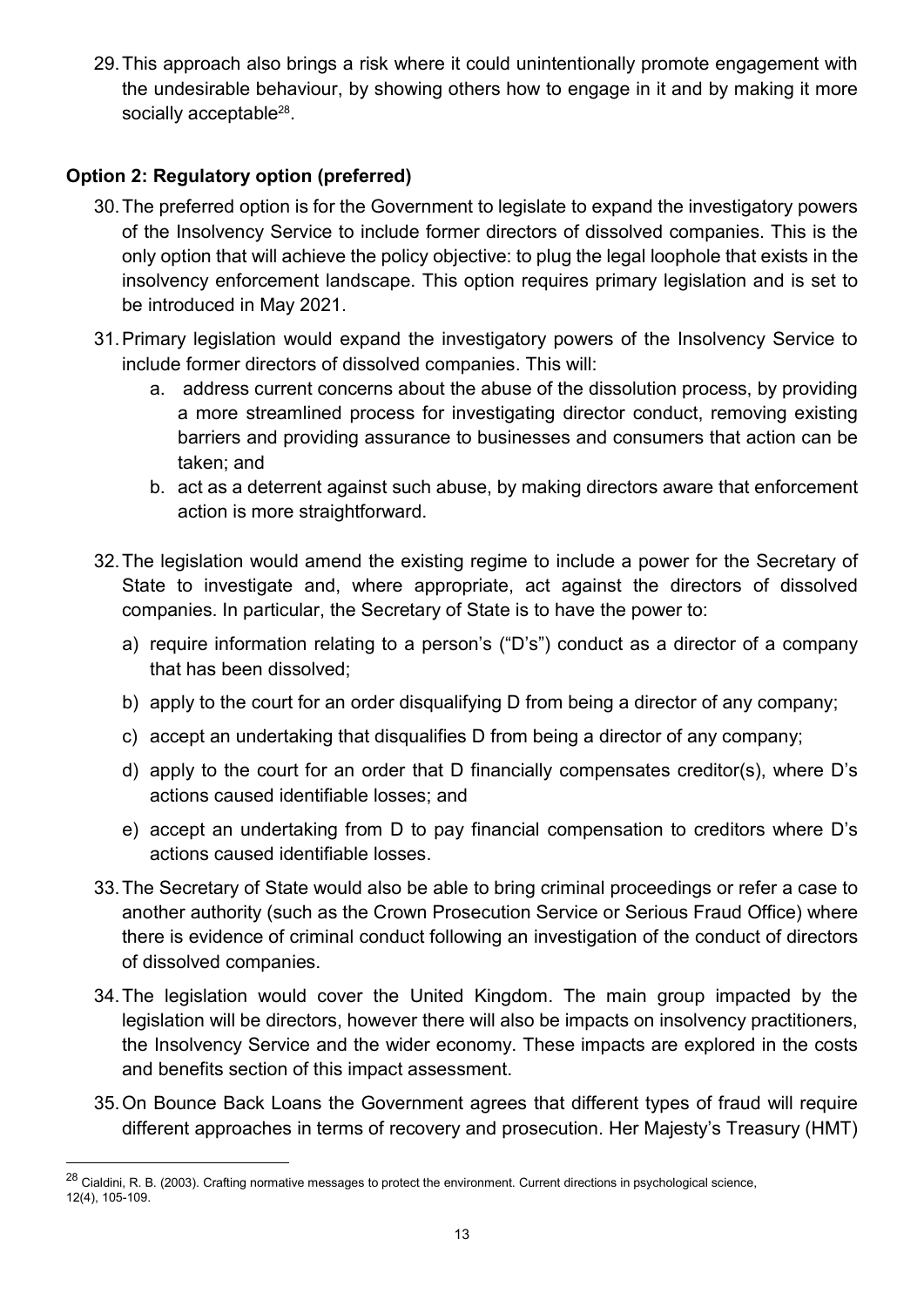is working constructively with lenders, other government departments and law enforcement colleagues on its counter fraud approach<sup>29</sup>. This measure will provide two approaches within the Government's wider strategy:

- a. Enabling more straightforward investigation of potential Bounce Back Loan fraud where the company has dissolved without repaying the loan; and
- b. Acting as a deterrent to directors considering abusing the dissolution procedure to avoid repayment.
- 36. This measure will complement other approaches such as criminal prosecution via the Crown Prosecution Service or Serious Fraud Office, by providing a proportionate alternative under the civil enforcement framework, thus enabling the most proportionate action to be taken depending on the circumstances of the abuse.
- 37. As noted, the Government has previously consulted on this measure in 2018<sup>30</sup>. Most respondents were supportive of the proposal to widen existing powers to investigate the conduct of directors of dissolved companies and act against those directors who are considered to have breached their legal obligations<sup>31</sup>. Due to the wide support for the measure, the Government announced in its response that it would implement the measure when a suitable legislative vehicle became available.
- 38. The investigations and enforcement brought in by the legislation will be undertaken by the Insolvency Service, as part of its current investigation and civil enforcement activity<sup>32</sup>, on behalf of the Secretary of State. Under the existing insolvent companies' regime, the Secretary of State has the discretion to investigate alleged cases of misconduct of which he is notified. The Government will ensure that the best value for money is achieved in terms of targeting those cases where investigation is most strongly in the public interest. The Insolvency Service has a rigorous vetting process which prioritises cases for investigation to ensure quality outcomes for creditors and all stakeholders affected by directors seeking to abuse limited liability. It is expected that an investigation will be triggered via a complaint or through connection with an existing live or insolvent company investigation.
- 39. The Insolvency Service will need to prioritise investigation activity within an agreed funding envelope decided through Spending Review processes. As the outcome of these processes cannot be foreseen, this Impact Assessment assumes that the funding envelope for investigations is unchanged. Therefore, it assumes that with this additional power the number of Insolvency Service investigations will remain the same but will cover more areas of misconduct, namely among former directors of dissolved companies, and directors engaging in Bounce Back Loan fraud using dissolution.

### Costs and benefits

<sup>29</sup> https://assets.publishing.service.gov.uk/government/uploads/system/uploads/attachment\_data/file/962711/CCS207\_CCS0221011208- 001\_CP\_389\_Government\_responses\_Web\_accessible.pdf

<sup>30</sup> https://assets.publishing.service.gov.uk/government/uploads/system/uploads/attachment\_data/file/691857/Condoc\_-

Insolvency and Corporate Governance FINAL .pdf

mbottonor\_und\_corporate\_corporate\_communication\_net/uploads/system/uploads/attachment\_data/file/736163/ICG\_-<br>31 https://assets.publishing.service.gov.uk/government/uploads/system/uploads/attachment\_data/file/736163/ICG\_

Government response doc - 24 Aug clean version with Minister s photo and signature AC.pdf

<sup>&</sup>lt;sup>32</sup> The Insolvency Service will also be able to refer a case to another authority (such as the Crown Prosecution Service or Serious Fraud Office) where there is evidence of criminal conduct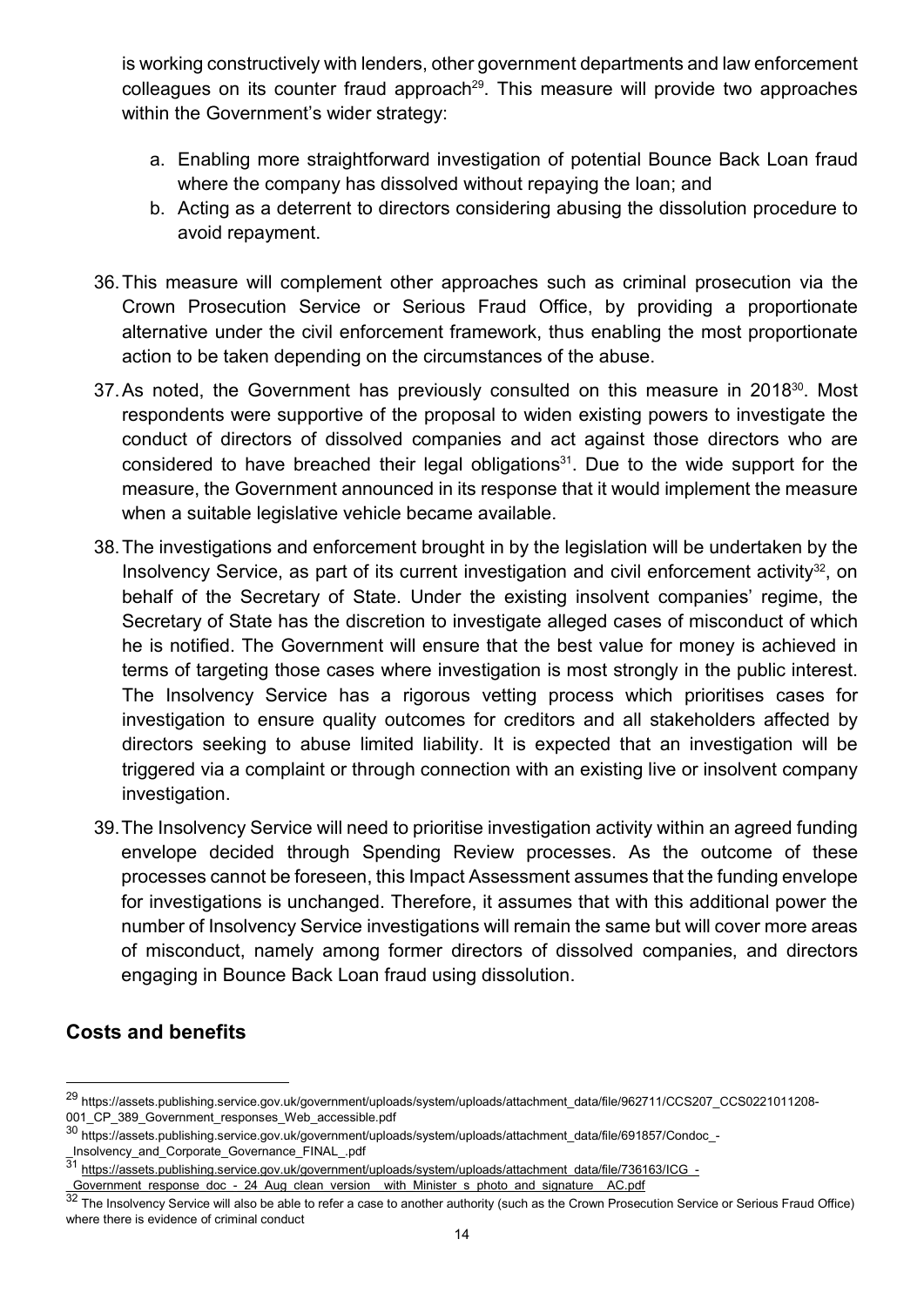- 40. We assume for the purposes of this impact assessment the proposals are enacted.
- 41. The costs and benefits have been outlined below drawing upon responses during consultation and Insolvency Service analysis of enforcement activity and outcomes.

#### Familiarisation costs

- 42. The measure ultimately does not affect directors' duties, but instead enables a more straightforward means of taking enforcement action against wrongdoing; it nonetheless will affect the limited liability protections for company directors, and they will need to update their knowledge of the law to carry out their duties which will incur familiarisation costs. The measure will impact only directors who go into, or consider, a dissolution who will need to familiarise themselves with the measure, which will lead to an ongoing cost each year to directors that dissolve companies<sup>33</sup>. A one-off familiarisation cost will be incurred by Insolvency Practitioners (IPs) as company directors can seek advice from IPs in the run up to insolvency or dissolution. Accountants and other business advisors would not need to familiarise themselves with the measure as they should only be advising directors to dissolve their companies when they are solvent, i.e. advising directors to act in accordance with their duties under the Companies Act<sup>34</sup>.
- 43. Directors will need to familiarise themselves with the proposed changes through their existing channels of keeping up to date with regulations such as reading trade journals, but in particular through noting the official guidance and communication associated with dissolving their company which will be updated to take account of this new power. As the nature of the change is small and far less consequential than other changes, such as the Corporate Insolvency and Governance Act<sup>35</sup>, an assumption has been made that directors and IPs will not need to attend any courses but will need to set aside twenty minutes as an average to familiarise themselves with the changes which will be an opportunity cost.
- 44. The FAME<sup>36</sup> database estimates there are 6,787,235 directors in the United Kingdom, whilst the Annual Survey of Hours and Earnings<sup>37</sup> show corporate managers and directors at an average hourly rate of £22.73. The hourly rate needs to be increased by  $22\%^{38}$  to account for non-wage labour costs, giving a total hourly rate of £27.72, and a cost for twenty minutes of £9.24. We assume not all directors will familiarise themselves with the measure, but only those who go into, or consider, a dissolution. Therefore, an ongoing familiarisation cost can be estimated based on the number of dissolutions per year, ranging from 288,794 and 529,680 companies between 2011 and 201939. With 6.8m directors in the UK and 4.7m companies on the total company register<sup>40</sup> we can estimate there are 1.44 directors per company, meaning between 415,863 and 762,739 directors in scope. The lower and upper bound costs are therefore £3.8m and £7.0m respectively. Assuming

<sup>&</sup>lt;sup>33</sup> We grant that it is relatively unusual to have familiarisation costs that arise over the course of 10 years rather than being frontloaded in year one. However, we feel that it is more reasonable to assume that directors will familiarise themselves with dissolution requirements at the point of dissolution rather than when they are successfully running businesses. Given the nature of their business a one-off familiarisation cost for IPs seems much more reasonable.

<sup>34</sup> https://www.gov.uk/government/publications/company-strike-off-dissolution-and-restoration/strike-off-dissolution-and-restoration <sup>35</sup> https://publications.parliament.uk/pa/bills/cbill/58-

<sup>01/0146/</sup>SIGNED%20-%20IA%20Insolvency%20and%20Corporate%20Governance%20Enactment%20Stage.pdf

https://www.bvdinfo.com/en-gb/our-products/data/national/fame

<sup>37</sup> https://www.ons.gov.uk/employmentandlabourmarket/peopleinwork/earningsandworkinghours/datasets/occupation2digitsocashetable2

<sup>38</sup> https://ec.europa.eu/eurostat/statistics-explained/index.php?title=File:Hourly\_labour\_costs\_in\_euro\_in\_2019.png

<sup>39</sup> https://www.gov.uk/government/statistics/incorporated-companies-in-the-uk-january-to-march-2021

<sup>40</sup> ics/incorporated-companies-in-the-uk-january-to-march-2021/incorporated-companies-in-the-uk-january-to-march-2021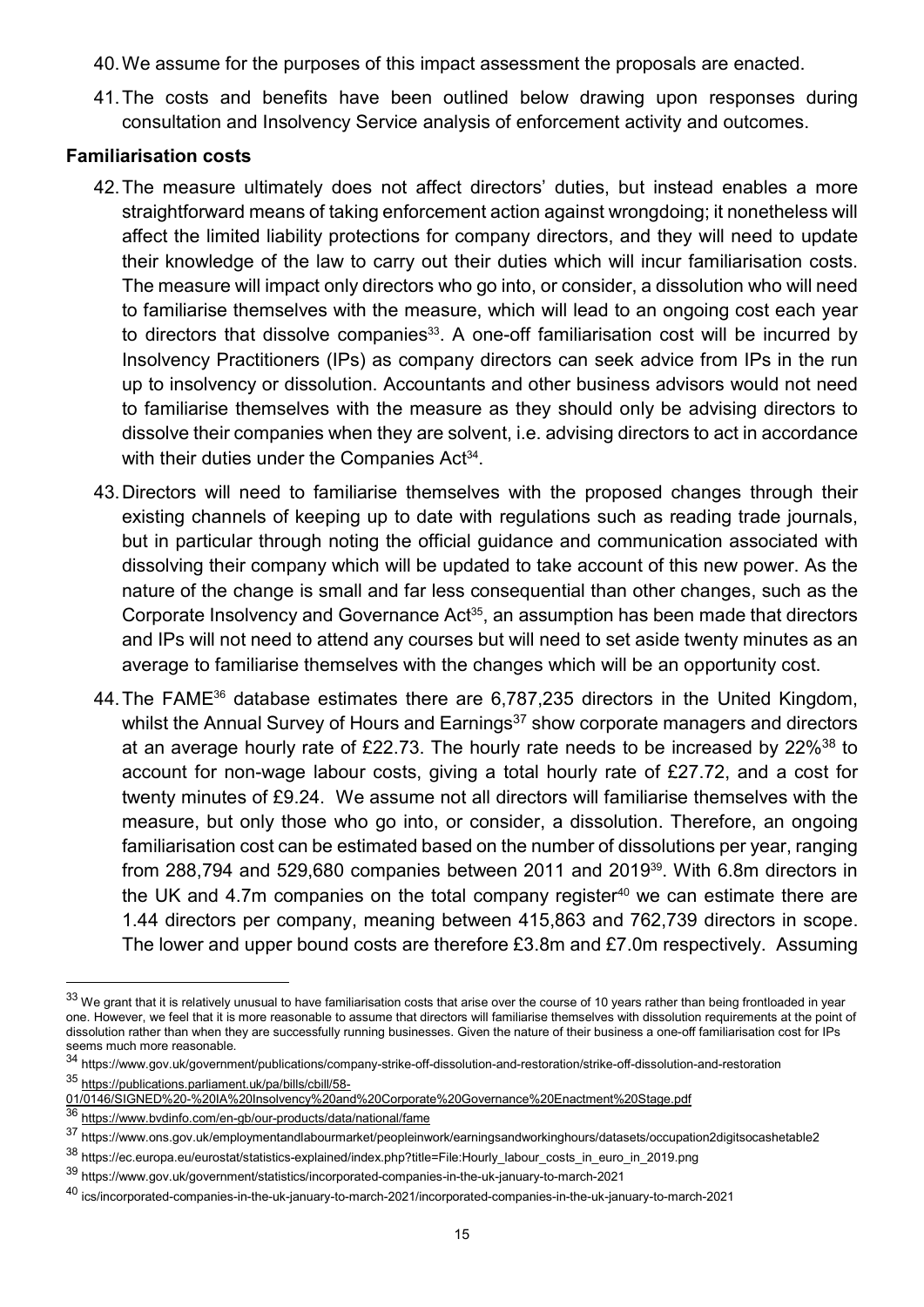the best estimate lies between these two ranges results an ongoing cost of £5.45m can be estimated. This estimate is likely to be an overestimate given that there will be some duplicate directors both within and between years, who would not need to familiarise themselves more than once.

- 45. As of January 2021, there were 1,288 appointment taking  $IPS<sup>41</sup>$ . We estimate the opportunity cost assuming each of these will spend twenty minutes on familiarisation. The hourly rates of pay for Insolvency Practitioners were estimated in a 2013 report on IP fees published by Elaine Kempson<sup>42</sup>. In this impact assessment the hourly rates of pay have been uprated using GDP deflators, this approach is consistent with the Impact Assessment for the Corporate Insolvency and Governance Act<sup>43</sup>.
- 46. The opportunity cost is calculated by multiplying the updated hourly rate (£431) by the number of appointment taking IPs requiring familiarisation. This results in an opportunity cost estimate of £0.2m, this is low compared to director familiarisation which is the main cost.
- 47. This gives a total ongoing cost of familiarisation of £5.45m and a one-off familiarisation cost on business of £0.2m.

#### Other costs and benefits

48. The assumptions underpinning this section are as follows:

- a. The Insolvency Service operates within a constant funding envelope for investigation and enforcement activity;
- b. Investigations under this new power will consume the same Insolvency Service resources (on average) as existing investigations;
- c. The profile of investigated directors of dissolved companies is the same as that of investigated directors in existing investigations, and the opportunity cost of engaging with the Insolvency Service (on average) will also be the same;
- d. The economic benefit of enforcement action taken under this new power is the same (on average) as that for existing investigation outcomes.
- 49. These assumptions are discussed below.

#### Assumption of constant funding

- 50. There is already more misconduct in the economy than there are available resources to investigate, but the Insolvency Service's investigation and enforcement activity can have an important deterrent effect to others by being seen to tackle undesirable behaviour by rogue directors.
- 51. Although the changes will expand the investigatory power of the Insolvency Service to include directors of dissolved companies it does not necessarily follow that additional funding will be made available to the Insolvency Service, because this will be determined by Spending Review processes which considers the relative priority of all Government

<sup>42</sup> http://www.bristol.ac.uk/medialibrary/sites/geography/migrated/documents/pfrc1316.pdf

<sup>43</sup> https://publications.parliament.uk/pa/bills/cbill/58-

<sup>41</sup> https://www.gov.uk/government/publications/insolvency-practitioner-regulation-process-review-2020/annual-review-of-insolvency-practitionerregulation-2020

<sup>01/0146/</sup>SIGNED%20-%20IA%20Insolvency%20and%20Corporate%20Governance%20Enactment%20Stage.pdf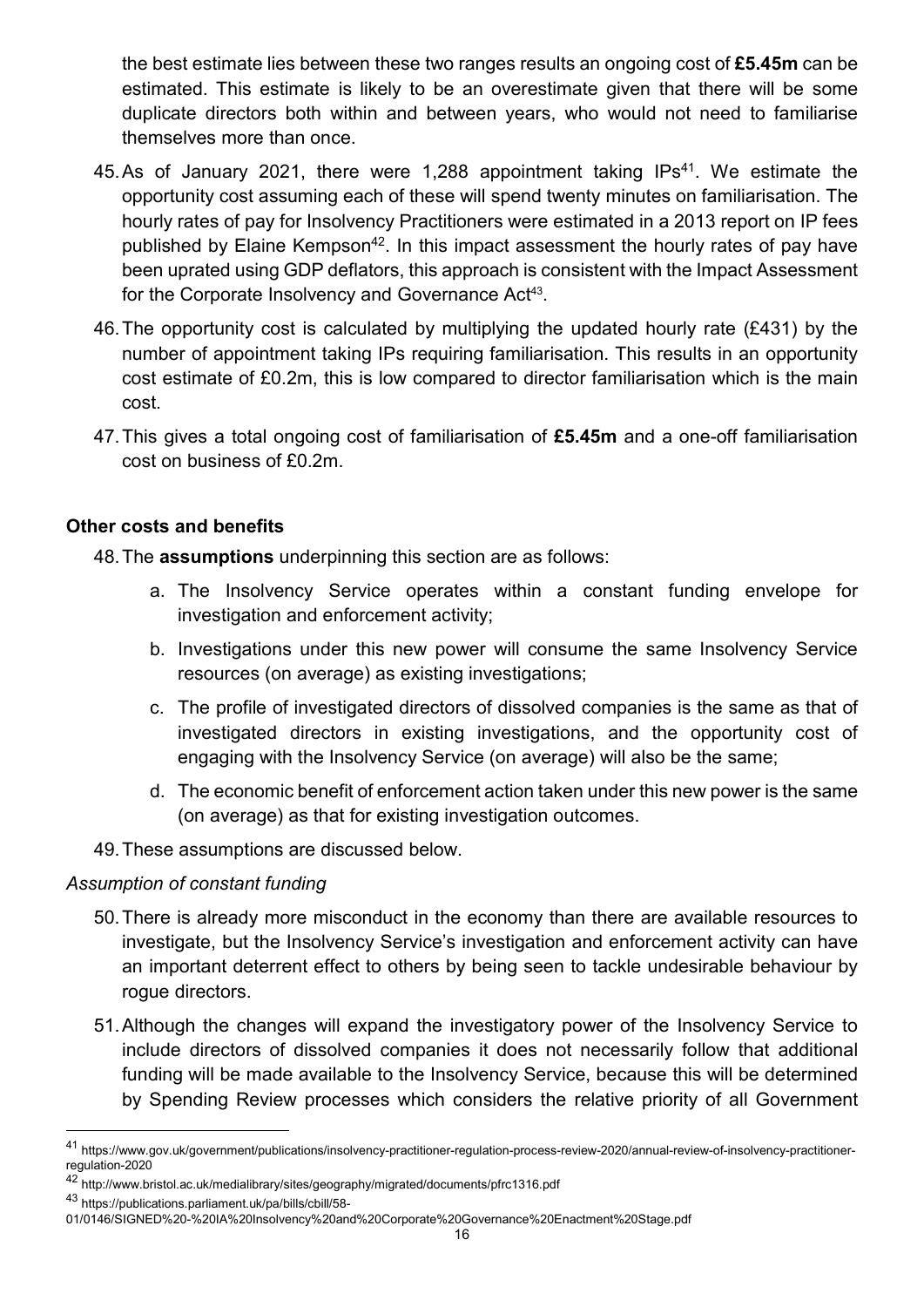expenditure. Our assumption is that the funding envelope for the Insolvency Service's investigation and enforcement activity will remain unchanged, as it was in the most recent Spending Review 2020. It follows therefore that we assume that the extent to which the new powers will be used will be discretionary with cases being prioritised for investigation where it is most strongly in the public interest.

#### Assumption of equivalent resource per investigation

52. The process of investigating the conduct of directors of dissolved companies will mirror that for existing investigations, going through the same stages of initial assessment, prioritisation, selection for substantive investigation and subsequent disqualification and/or criminal referral depending on the merits of the case. The resource needs of existing investigations varies on a case by case basis, and it is reasonable to assume the needs of investigations into director conduct in dissolved companies will also vary from case to case. Our best assumption is that, on average, resource requirements for investigations under the new power will be similar to investigations currently undertaken.

#### Assumption of equivalent profile of directors

53. The profile of former directors of insolvent companies varies, but in most cases the conduct of only one director is investigated substantively and action taken<sup>44</sup>. Some of these former directors of insolvent companies will be either employed or be acting as a director of another company and would therefore incur opportunity costs resulting from the time taken to comply with or defend themselves against the investigation. We also expect the profile of investigated former directors of dissolved companies to vary but that their characteristics in the aggregate to be similar to that of former directors of insolvent companies, with equivalent opportunity costs on average.

#### Assumption of equivalent economic benefit of enforcement action taken

- 54. Internal Insolvency Service analysis estimates that, in 2019/20, for every director disqualified the economic damage (the future harm) avoided<sup>45</sup> on average was £81,000<sup>46</sup> Similar analysis is not available for investigation outcomes under the new power; deficiencies may be higher or lower as may the likelihood of subsequent failure. In the absence of such evidence our assumption is that, on average, investigations of director conduct in dissolved companies will yield similar outcomes to current ones, this would include benefits to business from fraud that is avoided.
- 55. From these assumptions, many of which can be tested in subsequent post implementation reviews, the following inferences can be drawn:
	- a. There is no change to the overall number of investigations and outcomes that can be attributed to this new power;

<sup>44</sup> Based on analysis of Insolvency Service management information

<sup>&</sup>lt;sup>45</sup> This is not the amount of money that would accrue to creditors, it covers the expected net benefit to the market for each director disqualified in terms of creditor damage prevented.

 $^{46}$  This is calculated based on the probability that an unfit director would be responsible for a subsequent company failure multiplied by the average deficiency (assets minus liabilities). This methodology comes from a National audit report in 1999 and is based the assumption that, if not disqualified, an unfit director would go on to repeat the unfit conduct and lead to another company failure. Disqualifying the director should prevent this additional failure.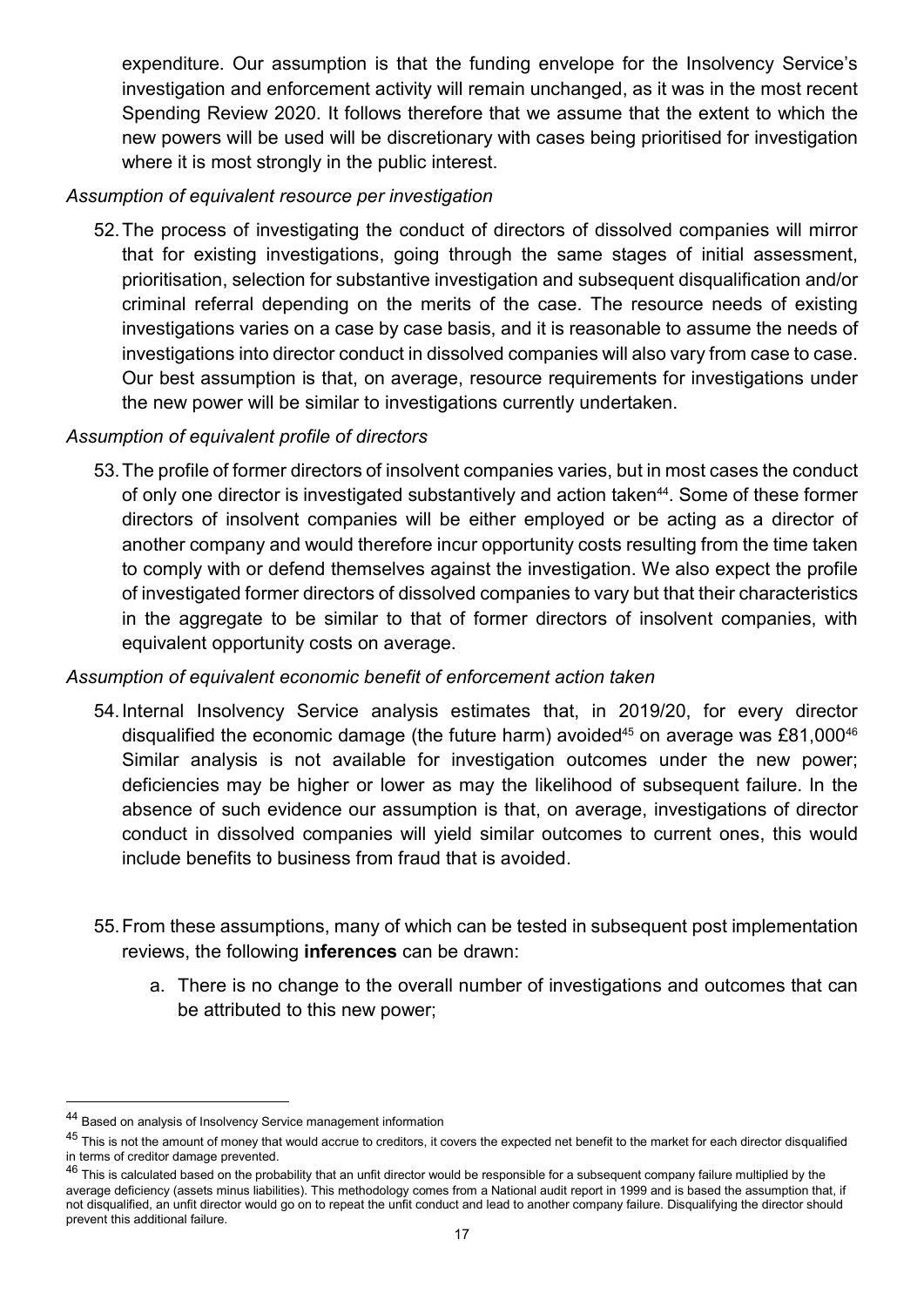- b. Investigations under this new power will displace existing investigations on a onefor-one basis;
- c. There is no change (compared with the status quo) to the overall economic benefit of investigation activity that can be attributed to this new power;
- d. There is no change (compared with the status quo) to the costs or benefits to creditors of investigation activity that can be attributed to this new power; and
- e. There is no change (compared with the status quo) to the cost to business of investigations that can be attributed to this new power.
- 56. These inferences are discussed below.

#### Inference of no change to overall numbers of investigations

57. This inference follows from the assumptions of constant overall funding, and equivalent resources per investigation. The Insolvency Service prioritises investigation activity within its agreed funding envelope. With this additional power therefore the number of Insolvency Service investigations will remain the same but will cover more areas of director misconduct, namely in relation to dissolved companies and including Bounce Back Loan fraud using dissolution to evade repayment.

#### Inference of one-for-one displacement of existing investigations

- 58. This inference follows from the assumptions of constant overall funding and equivalent resources per investigation. Some existing investigations in to the conduct of directors of insolvent companies would effectively be substituted for investigations into the conduct of directors of dissolved companies. The extent of this substitution will be dependent on targeting those cases where investigation is most strongly in the public interest.
- 59. In 2019/20 there were 1,196 director disqualifications<sup>47</sup> involving conduct in insolvent companies. Based on the new measure to investigate directors of dissolved companies, some of those disqualifications will now be substituted. Our best estimate for the upper bound would be 32 cases based on the number of complaints per year (see point 14). The true upper bound is unknown as complaints are unlikely to capture the true extent of misconduct, which by its very nature, will to an extent be hidden. Our best estimate of the upper bound however represents a small proportion (2.7%) of existing investigation activity, and so the measure is likely to have a minor impact on the mix of cases the Insolvency Service chooses to investigate and therefore any impact on the estimated annual direct cost to business would likely be limited.

#### Inference of no change to economic benefit

l,

60. This inference follows from the above inferences, and from the assumption of equivalent average economic benefit per investigation outcome. As the scope of investigations increases, it is a fair assumption that "dissolved" cases substituted in will have a higher public interest compared to the displaced "insolvent" cases - the changes will open the possibility of some serious misconduct being tackled that currently cannot be – and so the "average" public interest is likely to increase slightly. The relationship between public interest and economic benefit is likely to be complex. Not all public interest cases will have a high economic benefit as the public interest criteria are not based on economic value.

<sup>47</sup> https://www.gov.uk/government/statistics/insolvency-service-enforcement-outcomes-202021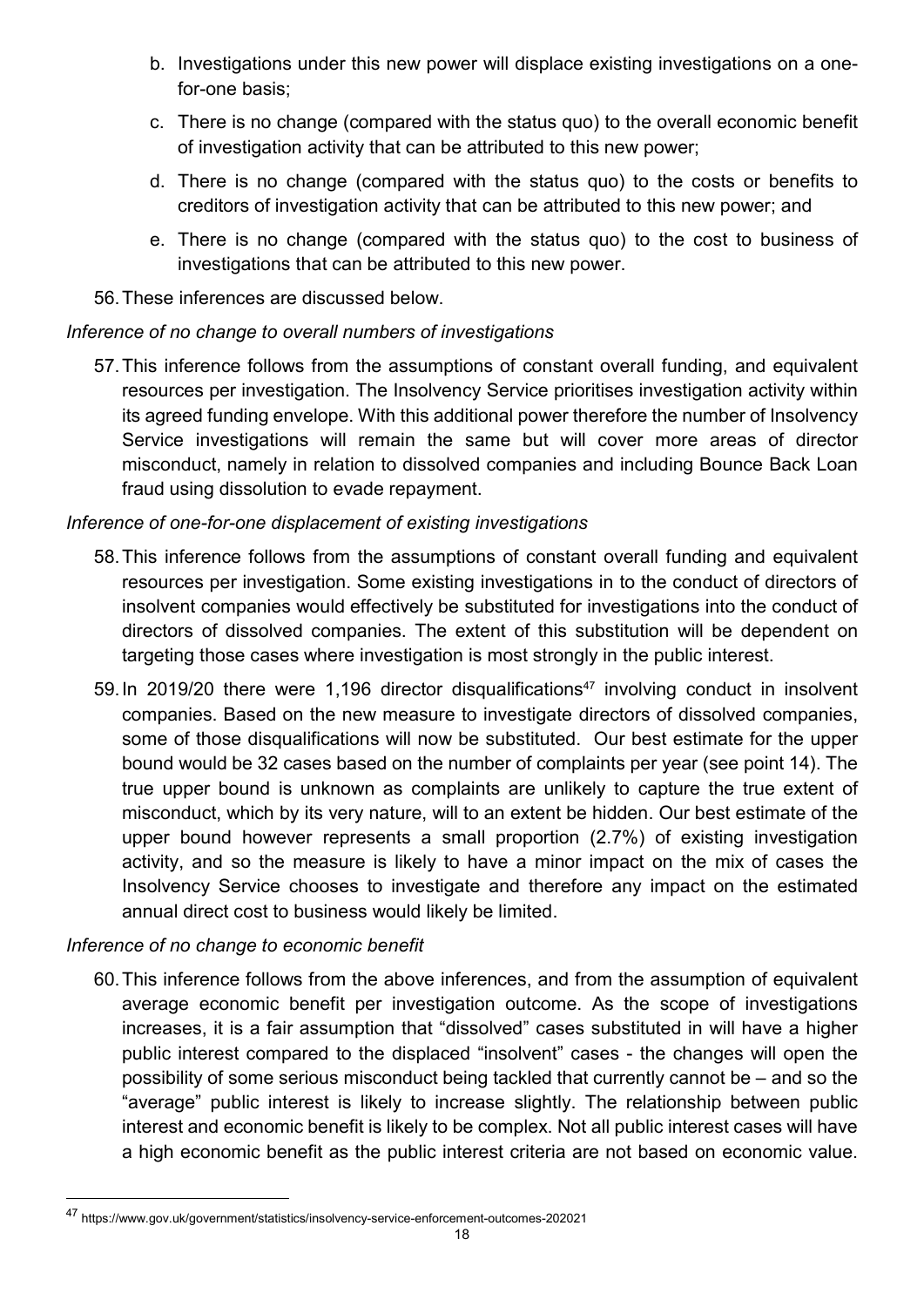For example, on other aspects such as Ministerial or wider public interest, and the category of misconduct. But if the 32 cases identified in paragraph 59 delivered a 25% difference in economic benefit then this could deliver additional, i.e. after displacement, economic benefits of +/- £600k. However, in this IA we have not claimed these costs or benefits given the impossibility of predicting the impact of the measure on future case mix.

#### Inference of no change to costs to creditors

- 61. This inference follows from and mirrors the above inference. The measure widens the scope of investigations and the substitution affect will mean there will be a cost to creditors associated with not investigating the conduct of insolvent cases that have been displaced that is equal to the economic benefit foregone. Because of the assumption of equivalent economic benefits, it follows that we assume these costs are the same as the cost in the counterfactual associated with not investigating the conduct of directors of dissolved companies.
- 62. As explained in the problem under consideration and rationale it is difficult to measure extent of abuse and set a counterfactual. Though the complaints received indicate a lowlevel of abuse of company dissolution it is not possible to know the exact level of abuse in the economy or the level of Bounce Back Loan fraud at this time. However, the number of incidences that may relate to Bounce Back Loan fraud involving dissolution will not affect the monetised impacts of the policy since the number of investigations will remain the same (due to funding staying the same), higher public interest does not necessarily correlate to a higher economic benefit and the assumption that investigations into director conduct in dissolved companies will yield similar outcomes to current ones. The desired outcome from this policy relies on investigation and enforcement activity acting as a deterrent against undesirable behaviour of rogue directors to reduce misconduct of this type in the economy.

#### Inference of no change to the cost to business from investigations

- 63. There are no costs to business from investigations as any directors affected by enforcement action will be "non-compliant" and fall outside the scope of Better Regulation Framework<sup>48</sup> under the Fines and Penalties exclusion, meaning there is no cost on business to consider. Where an investigation results in court action and the case is lost by the Insolvency Service, directors may be awarded costs. Where a former director of a dissolved company is also a director of an active company, they will also incur time costs dealing with the investigation at the expense of running their business, but since the overall number of investigations into director conduct will remain the same (with director conduct in insolvent companies being substituted for that in dissolved companies) those costs will remain the same assuming director conduct investigations involving dissolved companies will yield similar outcomes to existing investigations and the profile of directors of dissolved and insolvent companies is the same. Based on this inference there is no cost on business to consider.
- 64. The measure will have no impact on director's liability insurance as it tackles noncompliance and insurance does not cover fraudulent, criminal or regulatory non-compliant activity<sup>49</sup> .

<sup>48</sup> The Better Regulation Framework (publishing.service.gov.uk)

<sup>49</sup> https://www.agcs.allianz.com/news-and-insights/expert-risk-articles/d-o-insurance-explained.html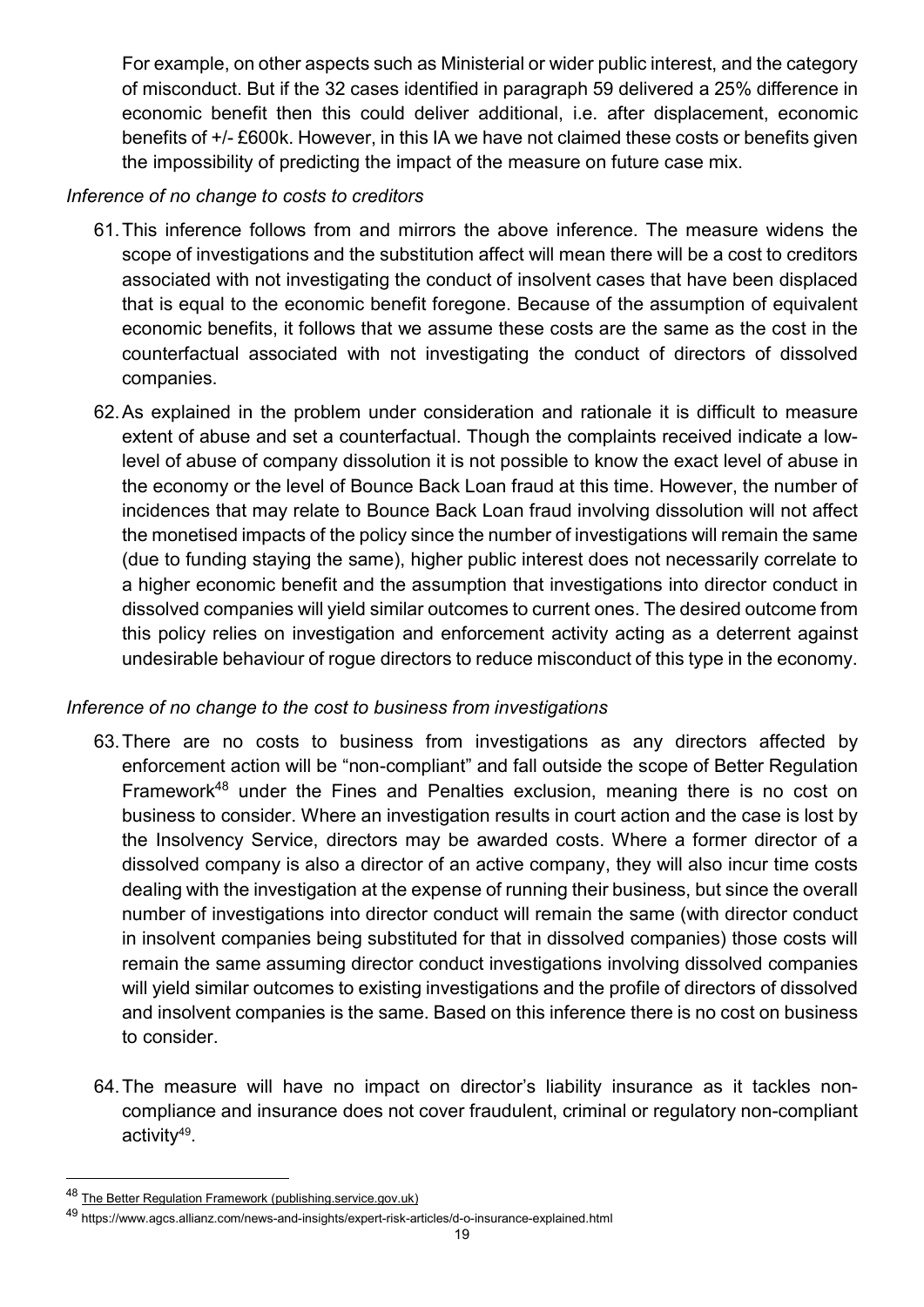#### Non-monetised benefits

- 65. The measure will have wider non-monetised impacts, particularly given investigatory activity helps build trust in the economy and acts as a deterrent against miscreant directors.
- 66. The non-monetised benefits are outlined below.
	- a. Increasing confidence of banks and other lenders to extend credit to smaller companies as they can be confident that director conduct is trustworthy
	- b. Increased trust amongst businesses and supply-chains encouraging economic activity
	- c. The Insolvency Service's investigation and enforcement activity will also act as a deterrent to undesirable behaviour by rogue directors
	- d. A more level playing field and fairer competition
	- e. Court cost savings to the Insolvency Service and creditors who in the counterfactual would need to apply to court to restore the company to the register.

These benefits do not need to be that substantial to justify the policy in terms of costs and benefits for the regulations to break even. For example, with over 4 million companies, and an EANDCB of around £5.5m, companies would only have to have a willingness to pay of around  $£1.50$  a year, about the price of a coffee $50$ , for stronger action against rogue directors<sup>51</sup>. And this excludes the benefits that arise to other actors in the economy.

- 67. The court cost savings are likely to be the smallest of these non-monetised benefits. The savings to the Insolvency Service and creditors are non-monetised in this instance as the additional power will not remove all cases of this kind. Assuming the savings would compromise court costs, Companies House, legal and petitioning to liquidate fees, the cost savings per case would be £1,980. The number of cases would then be reduced compared to the counterfactual of 33 cases in 2019, where companies and LLPs were restored for the purpose of compulsory winding up via the court order process, by a) the number of Insolvency Service investigations related to the power, and b) the impact from the deterrence effect. However, as we do not know the quantifiable impact of either of these reductions the impact is non-monetised. We can calculate that the maximum benefit would be £65,340 (33\*£1,980). The true benefit would be between zero and the maximum benefit and would be split between business and public sector.
- 68. The net present value is estimated to be -£43.0m. The non-monetised benefits would improve the net present value and could be sufficient to turn the present value positive, however it is not possible to confirm this as the benefit is not quantifiable.

#### Risks and assumptions

l,

69. There is a risk that changing the limited liability regime alters the relationship between limited liability and director duties in unintended ways. This may affect the incentives to become a director. However, we do not expect this risk to materialise as the measure has mitigations in place, such as targeting rogue directors, and the intention here is to improve

<sup>50</sup> https://www.ucc-coffee.co.uk/wp-content/uploads/2019/02/16725-UCC-Price-Watch\_Jan.pdf

<sup>&</sup>lt;sup>51</sup> Willinaness to pay techniques, such as stated preference, are frequently used to estimate the benefits for a good or service where there is no market price. The implication being that an agent's willingness to pay for a good or service is equivalent to the benefit from they derive from it.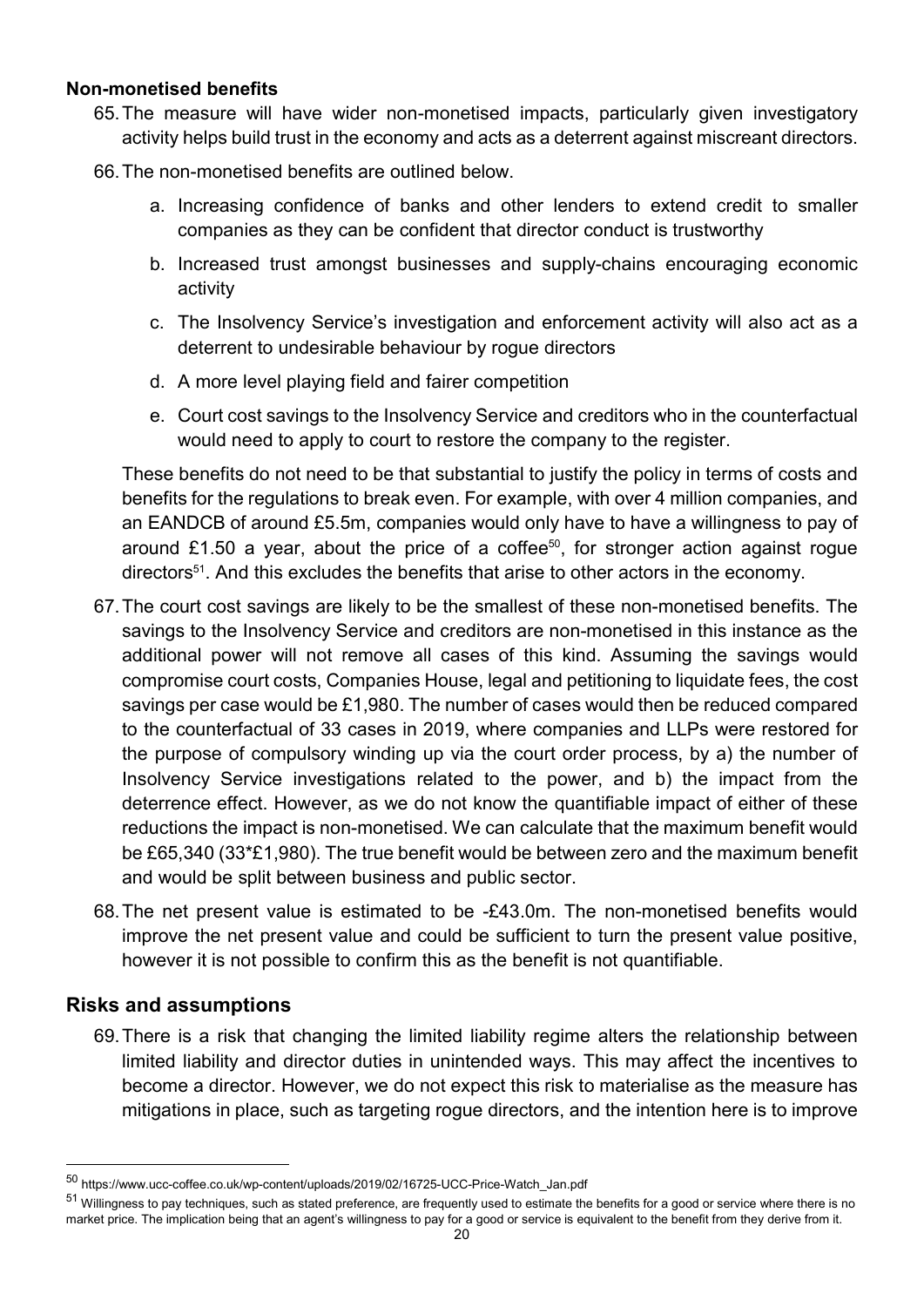director behaviours. We believe it should have minimal impact on incentives and will not affect most directors conducting their duties in good faith.

- 70. The number of insolvencies is expected to rise as a result of the Covid-19 pandemic<sup>5253</sup>, this could mean that there is greater demand for investigations into director conduct in failed companies than previously, but the capacity of the Insolvency Service will still be limited. This could displace investigations into the conduct of directors of dissolved companies leading to few investigations of this kind, meaning the Insolvency Service's investigation and enforcement activities may not act as a deterrent against rogue director behaviour involving dissolved companies. This risk is short term, resulting from the aftermath of the Covid-19 lockdown, and will be mitigated by targeting those cases where investigation is most strongly in the public interest, which may be heightened towards misconduct relating to directors of dissolved companies due to the Government's aim to combat Bounce Back Loan fraud.
- 71. The key assumptions are discussed above, and in the main relate to equivalence in a number of dimensions between investigations under new and existing powers. These are not measurable ex ante and deviation from these assumptions could lead to:
	- a. Increases / decreases in the number of investigations;
	- b. Increases / decreases in the costs to business / benefits to creditors
- 72. This is mitigated by our expectation that the proportion of investigations under the new power will be small.

#### Impact on small and micro businesses

- 73. The aim of the measure is to ensure that public concerns about abuse of the company and insolvency law regime by rogue directors can be addressed. The measure applies to director conduct in dissolved companies of all sizes, with small and micro businesses constituting 99% of the business population<sup>54</sup>. At the consultation stage respondents suggested the problem of abuse of the limited liability regime through the dissolution process is particular to SMEs<sup>55</sup>.
- 74. The measure extends the Insolvency Service's investigation power to directors of dissolved companies. This will not have a business impact as the companies have been dissolved and no longer exist. Consequent restoration to the register and investigation will also have no business impact as such companies are "non-compliant". As such there will be no cost to compliant micro businesses of being investigated, and as noted in the cost benefit analysis where a former director of a dissolved company is also a director of an active company, they will incur time costs dealing with the investigation at the expense of running their business, however the costs will remain the same as the number of overall investigations will not change.

<sup>52</sup> https://www.eulerhermes.com/en\_global/news-insights/economic-insights/2021-22-vaccine-economics.html

<sup>53</sup> https://obr.uk/efo/economic-and-fiscal-outlook-march-2021/

<sup>54</sup> https://www.gov.uk/government/statistics/business-population-estimates-2020/business-population-estimates-for-the-uk-and-regions-2020 statistical-release-html

<sup>55</sup> https://assets.publishing.service.gov.uk/government/uploads/system/uploads/attachment\_data/file/736163/ICG\_-

\_Government\_response\_doc\_-\_24\_Aug\_clean\_version\_\_with\_Minister\_s\_photo\_and\_signature\_\_AC.pdf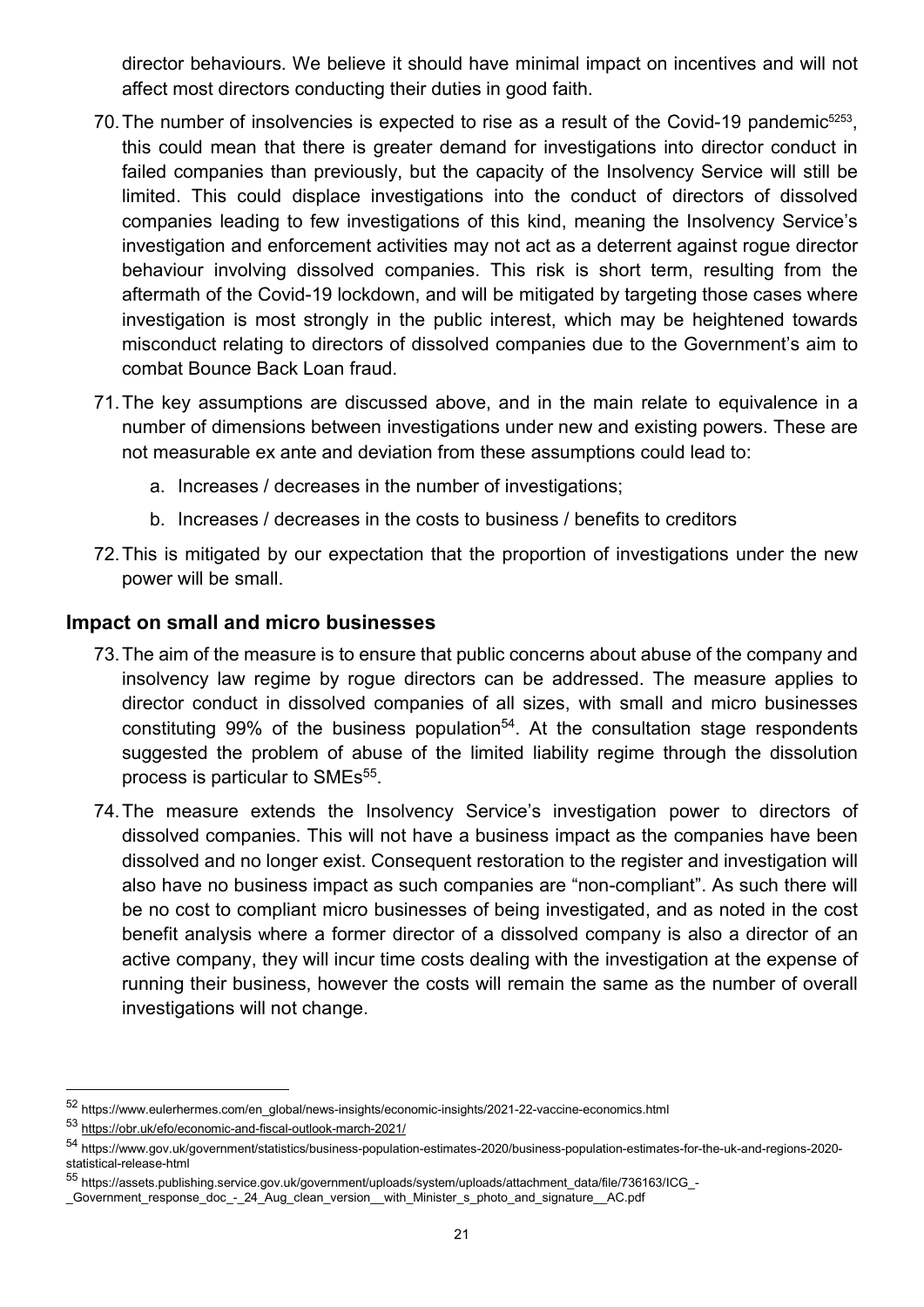- 75. Creditors may be unwilling to incur time and resource to object to a dissolution and initiate insolvency proceedings. This will be especially true for small business creditors who do not have the funds to restore a company and the small amounts owed often do not justify the expense. Consequently, the measure will benefit small business creditors but will not be quantifiable.
- 76. Evidence also points to directors using dissolution to avoid debts<sup>56</sup> which provides offending companies unfair cost advantages. The measure will address this inequity and ensure a level playing field for competition. This level playing field will benefit compliant small and micro businesses.
- 77. The measure, by routing out rogue directors, will also increase trust amongst businesses and supply chains encouraging greater economic activity. Again, this benefit will accrue mainly to small and micro businesses.

#### Wider impacts

#### Insolvency Service

- 78. The Insolvency Service investigation and enforcement teams help tackle individuals and companies who act against the public and corporate interest. The measure will expand the investigatory power of the Insolvency Service to include conduct of directors of dissolved companies, widening the ability to tackle misconduct in the economy.
- 79. Investigations and enforcements teams will need to spend time familiarising themselves with the changes which will be an opportunity cost. An assumption has been made that this will take twenty minutes, in line with the times for directors and IPs. This cost is calculated by multiplying the numbers of staff by the hourly rates resulting in a familiarisation cost of £3,110.
- 80. There may also be a small one-off IT cost to the Insolvency Service to update management information systems. This will be incorporated into the existing investigations and enforcement update management information systems.
- 81. There will be no ongoing impact on the Agency as the funding will remain the same and activity will need to be prioritised according to public interest criteria within the funding agreed.

#### Equalities Impact Assessment

- 82. An equality impact assessment has been completed in line with public sector equality duty. At the consultation respondents did not raise any concerns regarding equality impacts. A full equality impact assessment has been carried out and concluded that the provisions of the proposed new legislation do not give rise to any equality issues and will operate neutrally as regards people who share protected characteristics. Men however will be disproportionately affected as analysis of FAME57 suggests that around two-thirds of directors are male.
- 83. Almost any person who is at least 16 years old can be a director of a UK company, even if they do not live in the UK. There are some restrictions which can prohibit a person from

Insolvency and Corporate Governance FINAL .pdf

<sup>56</sup> https://assets.publishing.service.gov.uk/government/uploads/system/uploads/attachment\_data/file/691857/Condoc\_-

<sup>57</sup> https://www.bvdinfo.com/en-gb/our-products/data/national/fame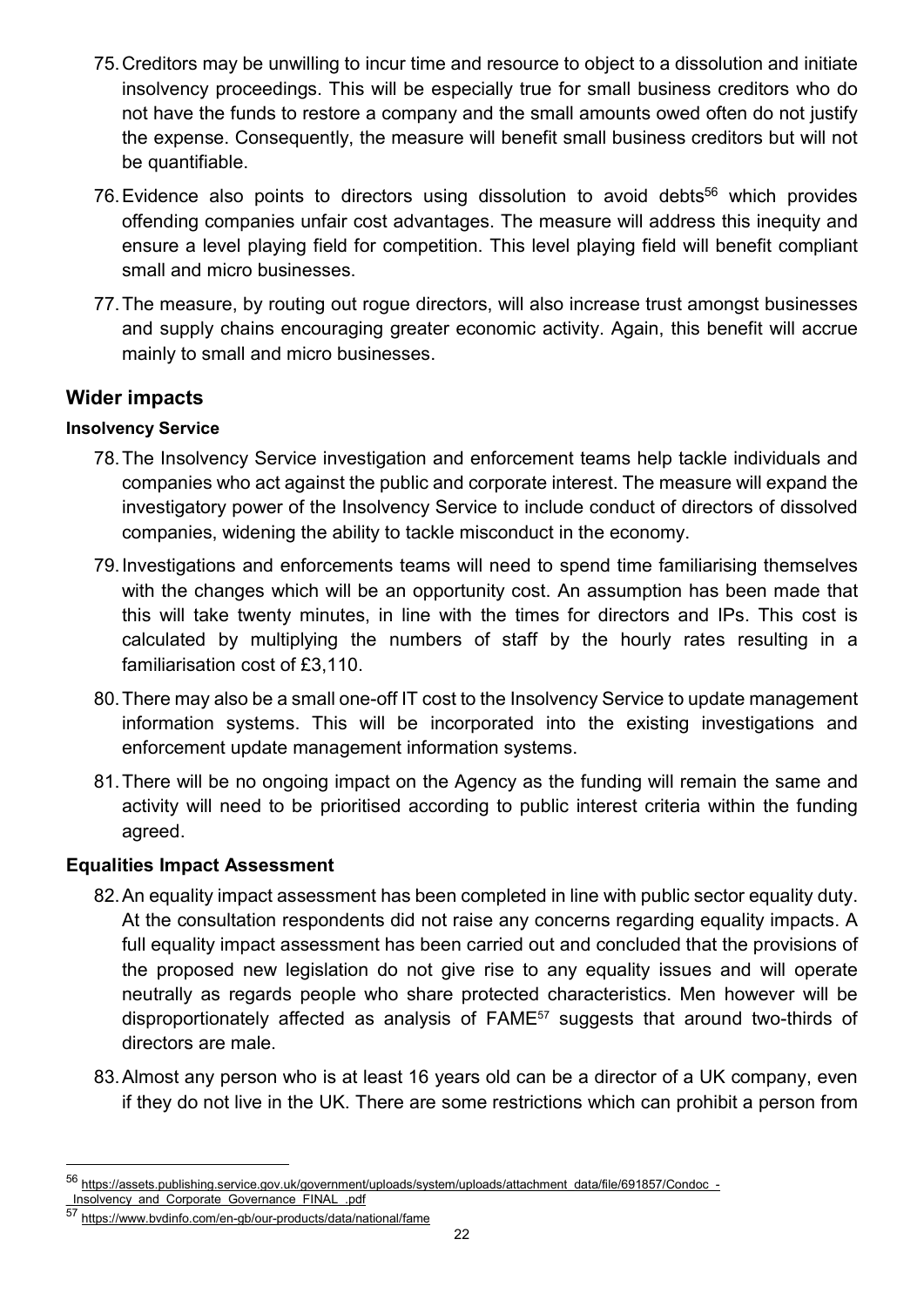being a director, such as if they are an undischarged bankrupt, or have been disqualified from acting as a director. The proposed changes would apply to all directors.

- 84. Given the intent of the provisions, no forms of discrimination are considered to arise. The proposed legislation does not treat some people less favourably than others because of a protected characteristic, either directly or indirectly.
- 85. The proposed changes extend the already existing director investigation and disqualification regime. The legislation will not deliver a less good outcome for any groups compared to others. There is no known evidence to suggest that different groups have different needs which are relevant to the legislation. The measures will not restrict access to (or outcomes from) company dissolution or director investigations for any group when compared against any other, or as compared to those who do not share any protected characteristics.
- 86. No favouritism or discrimination is likely to be perceived from the legislation. Nor in any way should it affect relationships between the different groups. No opportunities have been identified for this legislation to help to tackle prejudice or promote understanding between different groups.

#### A summary of the potential trade implications of measure

87. The impacts from the measure are not considered to impact international trade and investment.

#### Monitoring and Evaluation

- 88. In line with Better Regulation guidance, a post-implementation review (PIR) of the measures will be conducted, making use of guidance on evaluation in the Magenta book<sup>58</sup>. This will occur within five years of the measures coming into force. The PIR will help inform policy making decisions within the Insolvency Service.
- 89. In line with Magenta book guidance on PIRs<sup>59</sup>, a light touch PIR will be carried out. This is deemed proportionate given the equivalent annual net direct cost to business in this impact assessment (£5.5m) comfortably falls under the threshold of £50m, which is the threshold for a more substantial review.
- 90. A logic model of the policy change can be seen in Figure 3. The focus of the PIR will be to ensure that the policy objective has been met, meaning it will look to evidence that public concerns that rogue directors who abuse the company and insolvency law regimes can be investigated and held accountable, demonstrating that the legal loophole that currently exists in the insolvency enforcement landscape has been addressed. It will also test some of the assumptions made regarding the assumptions in the other costs and benefits section of this IA.
- 91. It is expected that the PIR will take a process evaluation approach, to understand if the extended powers are able to be used as intended. This evaluation is expected to be largely informed by monitoring data, such as number of cases and number of complaints, collected through Insolvency Service Management Information. The Insolvency Service will also

<sup>58</sup> https://www.gov.uk/government/publications/the-magenta-book

<sup>59</sup>https://assets.publishing.service.gov.uk/government/uploads/system/uploads/attachment\_data/file/879444/Magenta\_Book\_supplementary\_gu ide. Guidance for Conducting Regulatory Post Implementation Reviews.pdf